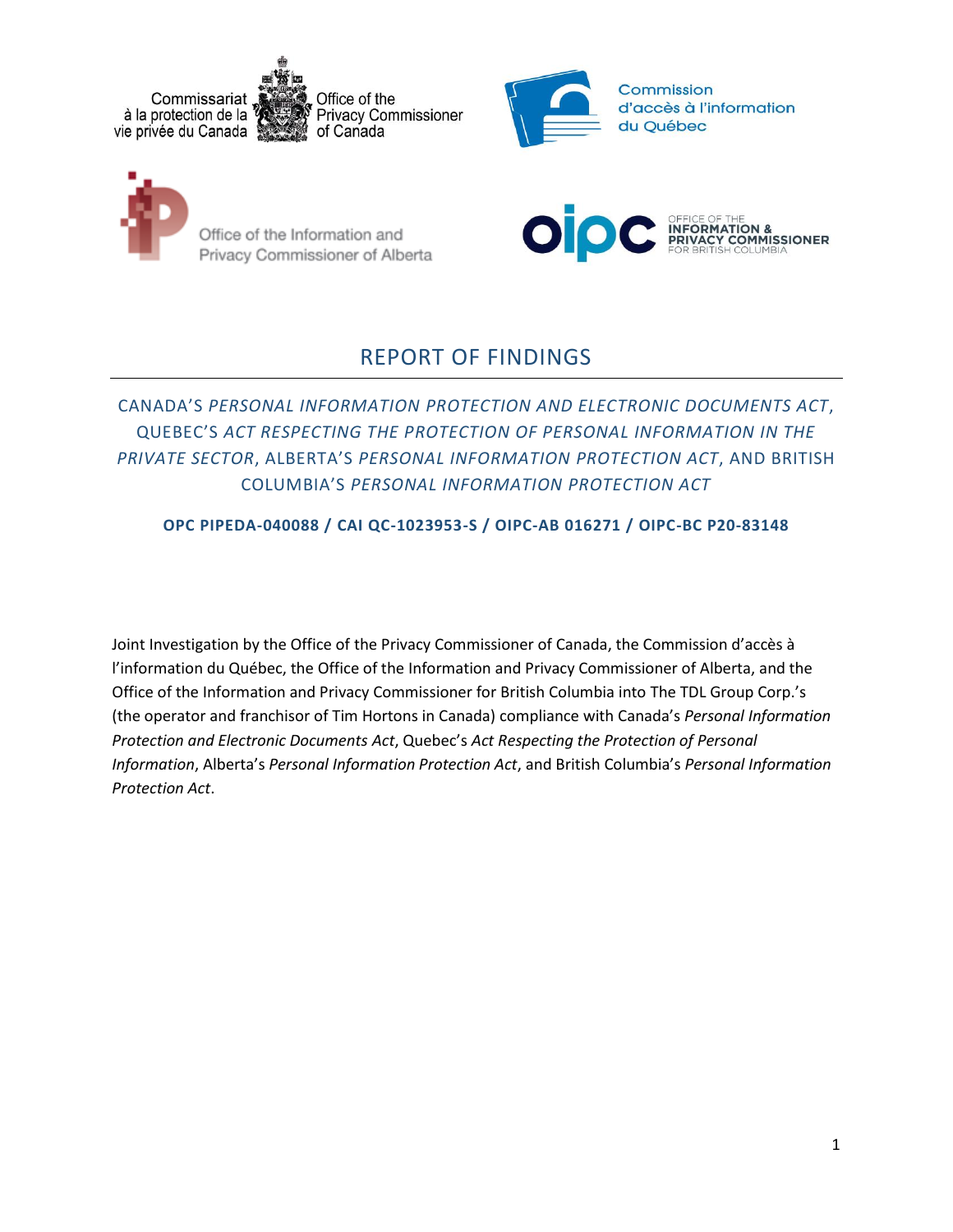# TABLE OF CONTENTS

| Issue 1 – Did Tim Hortons Collect or Use Personal Information for an Appropriate Purpose? 14 |  |
|----------------------------------------------------------------------------------------------|--|
|                                                                                              |  |
|                                                                                              |  |
|                                                                                              |  |
|                                                                                              |  |
|                                                                                              |  |
|                                                                                              |  |
|                                                                                              |  |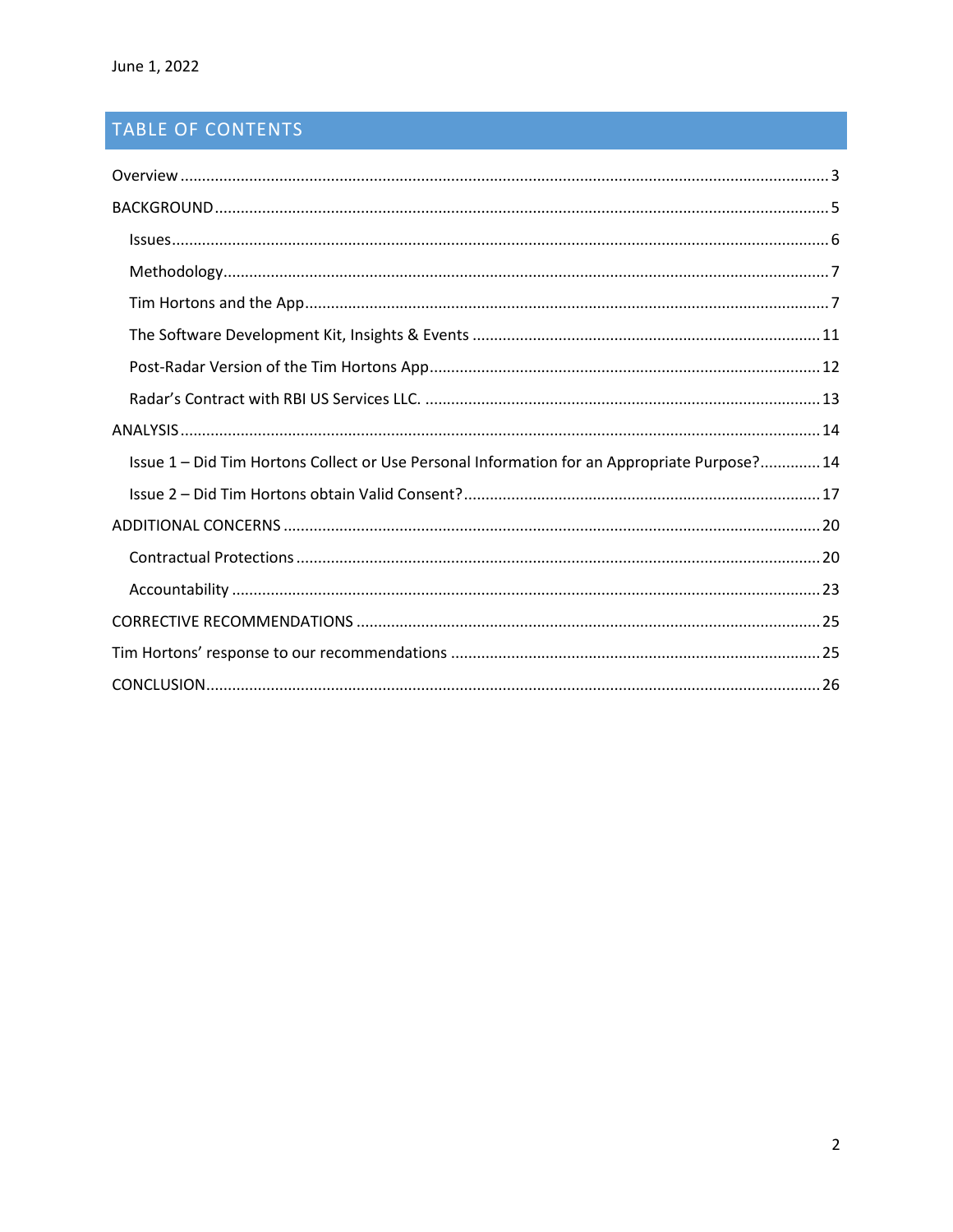### <span id="page-2-0"></span>**OVERVIEW**

 $\overline{\phantom{a}}$ 

The Office of the Privacy Commissioner of Canada ("**OPC**"), and Canada's three provincial private sector privacy authorities, the Commission d'accès à l'information du Québec ("**CAI**"), the Office of the Information and Privacy Commissioner of Alberta ("**OIPC-AB**"), and the Office of the Information and Privacy Commissioner for British Columbia ("**OIPC-BC**") (collectively the "**Offices**"), commenced a joint investigation (the "**Investigation**") into the Canadian operator and franchisor of Tim Hortons, The TDL Group Corp. ("**TDL**" or "**Tim Hortons**"), and its parent company Restaurant Brands International Inc. ("**RBI**") in June 2020.

The Investigation stemmed, largely, from a news article<sup>1</sup> in which the author detailed how he discovered that despite granting the Tim Hortons app (the "**App**") permission to access the location functionality of his mobile phone while the App was open, in reality the App was tracking his location even when the App was closed (more than 2,700 times in less than 5 months), to infer his home, place of work, travel status, and when he was visiting a competitor.

Specifically, the Offices sought to determine whether Tim Hortons:

- i. collected and used granular GPS-based location information<sup>2</sup> ("granular location data"), through the App, for a purpose that a reasonable person would consider appropriate in the circumstances, and was reasonable and to fulfill a legitimate need; and
- ii. obtained adequate consent from App users ("**Users**") to collect and use their granular location data.

We found that in May 2019, Tim Hortons released updated versions of its App so that it could, with assistance from a US third-party service provider ("**Radar**"), track and collect the location of Users' devices. For the devices of Users who provided their "permission", Radar would, on behalf of Tim Hortons, collect and process the Users' device location, as often as every few minutes, to: (i) infer the location of a User's home and place of work, and when they were travelling; and (ii) identify when the User was visiting a Tim Hortons competitor.

We determined that Tim Hortons collected the granular location data in question for purposes of delivering targeted advertising, to better promote its coffee and associated products, but that it never used the data for this identified purpose. Tim Hortons' actual use of the data was very limited, as the company decided to refocus on other commercial priorities shortly after updating the App and the company used the data on an aggregated, de-identified basis to conduct limited analytics related to User trends.

<sup>&</sup>lt;sup>1</sup> Financial Post, *[Double-double tracking: How Tim Hortons knows where you sleep, work and vacation](https://financialpost.com/technology/tim-hortons-app-tracking-customers-intimate-data), by James* McLeod, June 12, 2020.

<sup>&</sup>lt;sup>2</sup> The location information about a device is based on GPS, as well as other data sources such as nearby Wi-Fi networks and cell towers, which is dependent on the device, its mobile operating system, mobile operating system version and user choices regarding location services.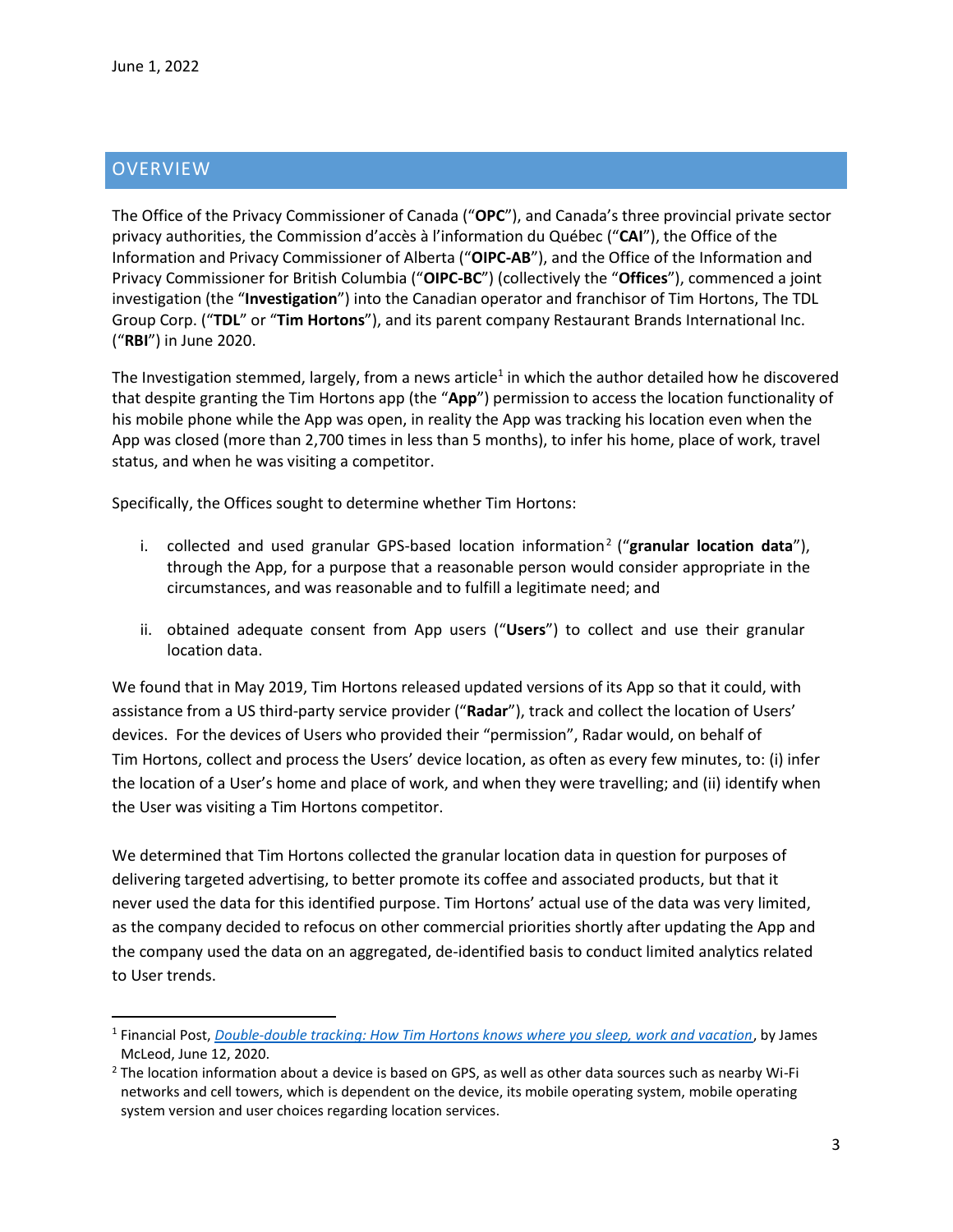In our view, Tim Hortons did not collect and use the granular location data in question for an appropriate purpose in the circumstances. First, Tim Hortons did not have a legitimate need to collect vast amounts of sensitive location information where it never used that information for its stated purpose. Furthermore, the consequences associated with the App's collection of that data, the vast majority of which was collected when the App was not in use, represented a loss of Users' privacy that was not proportional to the potential benefits Tim Hortons may have hoped to gain from improved targeted promotion of its coffee and associated products.

Although Users cannot provide consent when the purpose for the collection, use and disclosure of personal information is not appropriate, reasonable or legitimate within the meaning of the Acts, we nonetheless reviewed Tim Hortons' attempts to obtain consent. We found that Tim Hortons did not obtain valid consent, as would have been required for its collection and use of the data in question had we found Tim Hortons to have had an appropriate purpose. Tim Hortons failed to inform Users that it would collect their location information even when the App was closed, which would result in much more extensive collection, as compared to collection while the App was in use. Relatedly, it also made misleading statements to Users (in certain permission requests and FAQs) that it would only collect information when the App was open. Finally, Tim Hortons also failed to ensure Users understood the consequences of consenting to the continual collection of granular location data when the app was closed, which could result in their location information being collected as often as every few minutes, every day, everywhere they traveled, when their device was on.

Additionally, while we did not conduct an in-depth review of the contractual terms between RBI and Radar, we noted concerns with respect to contractual protections Tim Hortons implemented to protect Users' personal information while being processed by Radar. The language in those contractual clauses was vague and permissive and indicated that the service provider *could* have used User information for its own purposes, or disclosed such data and information in aggregated or de-identified form (which could still represent personal information) in connection with its own business. While we accept that Radar did not engage in a use or disclosure for its own purposes, the contractual language in this case would not appear to constitute adequate protection, by Tim Hortons, of Users' personal information. We would have expected to see more robust protections, particularly given the volume and potential sensitivity of the location information in question, and heightened risk in the broader context of the current location tracking ecosystem, where valuable location information can be gathered by apps, and app service providers, and disclosed to data aggregators for targeted advertising and other purposes, without the knowledge of affected individuals.

Finally, while we also did not conduct an in-depth review of Tim Hortons' overarching Privacy Management Program, in our view, the nature of certain contraventions identified through our investigation are indicative of a broader lack of accountability - e.g.: Tim Hortons' (i) collection of vast amounts of sensitive personal information for over a year without ever using that information for its stated purpose; and (ii) attempts to obtain consent via permission requests that were materially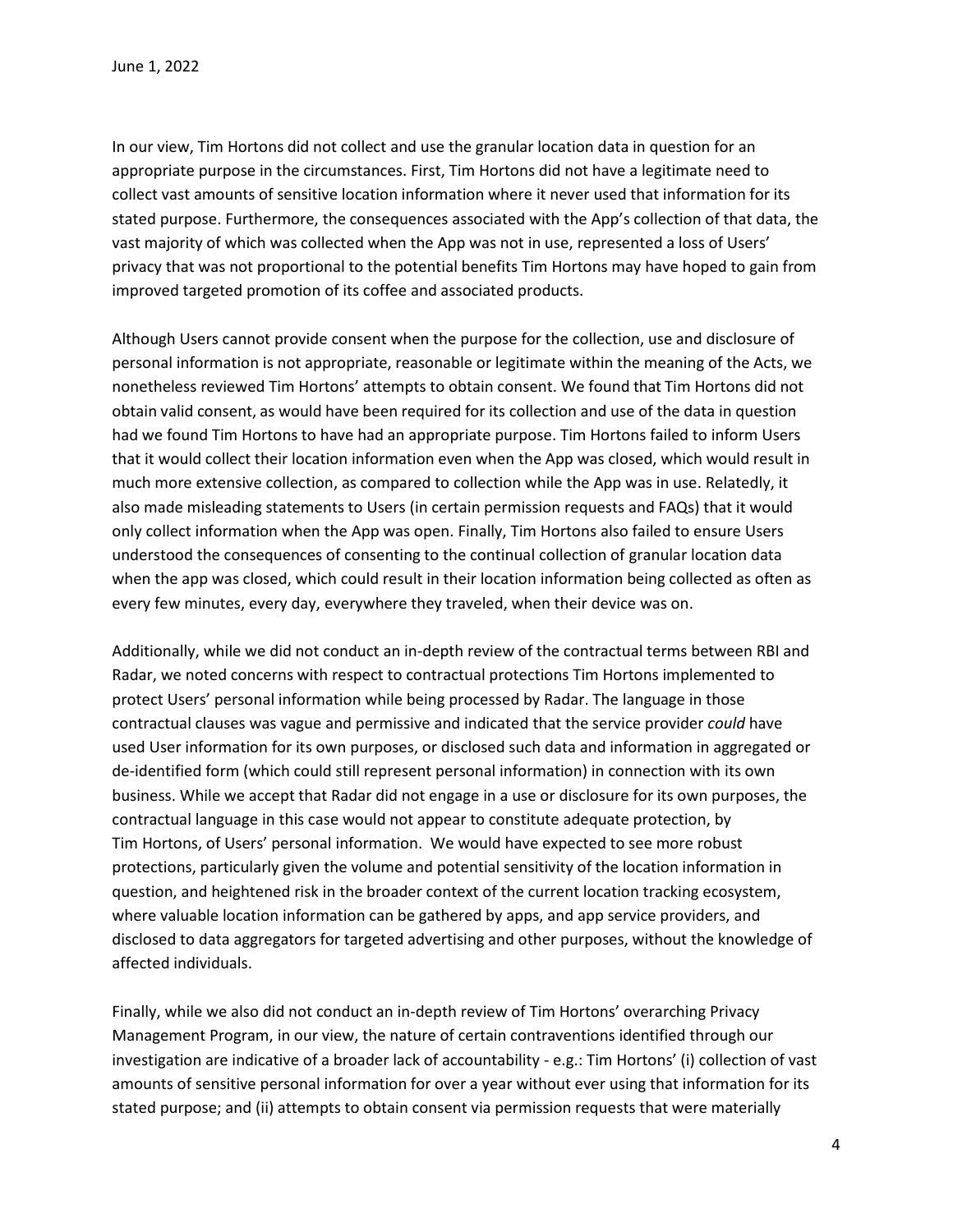different across mobile platforms, and inconsistent with the App's actual operation. In our view, privacy assessments at key decision points would have enabled Tim Hortons to proactively identify and address some or all of the contraventions identified in our investigation, prior to the collection of Users' information.

In August 2020, subsequent to notification of our Investigation, TDL permanently ceased collecting granular location data, via the App, for purposes of targeted advertising.

Furthermore, in response to recommendations by our Offices, TDL agreed to: (i) delete all granular location data in question, as well as data derived therefrom, and have its third-party service providers do the same, within one month after legal impediments (in the form of a litigation hold) have been lifted; and (ii) establish, and thereafter maintain, a privacy management program with respect to the App and any other apps that TDL launches in the future, to ensure compliance with the Acts.

We therefore found this matter to be **well-founded and conditionally resolved**.

### <span id="page-4-0"></span>BACKGROUND

l

- 1. The Office of the Privacy Commissioner of Canada ("**OPC**"), and Canada's three provincial private sector privacy authorities, the Commission d'accès à l'information du Québec ("**CAI**"), the Office of the Information and Privacy Commissioner of Alberta ("**OIPC-AB**"), and the Office of the Information and Privacy Commissioner for British Columbia ("**OIPC-BC**") (collectively the "**Offices**"), commenced a joint investigation<sup>3</sup> (the "**Investigation**") into the Canadian operator and franchisor of Tim Hortons, The TDL Group Corp. ("**TDL**" or "**Tim Hortons**") and its parent company Restaurant Brands International Inc. ("**RBI**") in June 2020.
- 2. This Report of Findings examines Tim Hortons' compliance with Canada's *Personal Information Protection and Electronic Documents Act* ("**PIPEDA**"), Quebec's *Act Respecting the Protection of Personal Information in the Private Sector* ("**Quebec's Private Sector Act**"), Alberta's *Personal Information Protection Act* ("**PIPA-AB**"), and British Columbia's *Personal Information Protection Act* ("**PIPA-BC**") – referred to collectively as the "**Acts**".
- 3. The Investigation stems, largely, from a 12 June 2020 National Post article titled "*Double-double tracking: How Tim Hortons knows where you sleep, work and vacation*". <sup>4</sup> The article detailed how the author discovered that despite granting the Tim Hortons app (the "**App**") permission to access the location functionality of his mobile phone while the App was open, in reality the App was tracking his location even when the App was closed. The author noted that "[w]ithin the Tim Hortons app, an FAQ covering privacy issues told customers that it tracks location 'only when

<sup>&</sup>lt;sup>3</sup> Throughout this Report the terms "we" and "our" are used frequently. When used outside of the context of a quoted document, these terms refer to the collective of the OPC, CAI, OIPC-AB and the OIPC-BC.

<sup>4</sup> Financial Post, *[Double-double tracking: How Tim Hortons knows where you sleep, work and vacation](https://financialpost.com/technology/tim-hortons-app-tracking-customers-intimate-data)*, by James McLeod, June 12, 2020.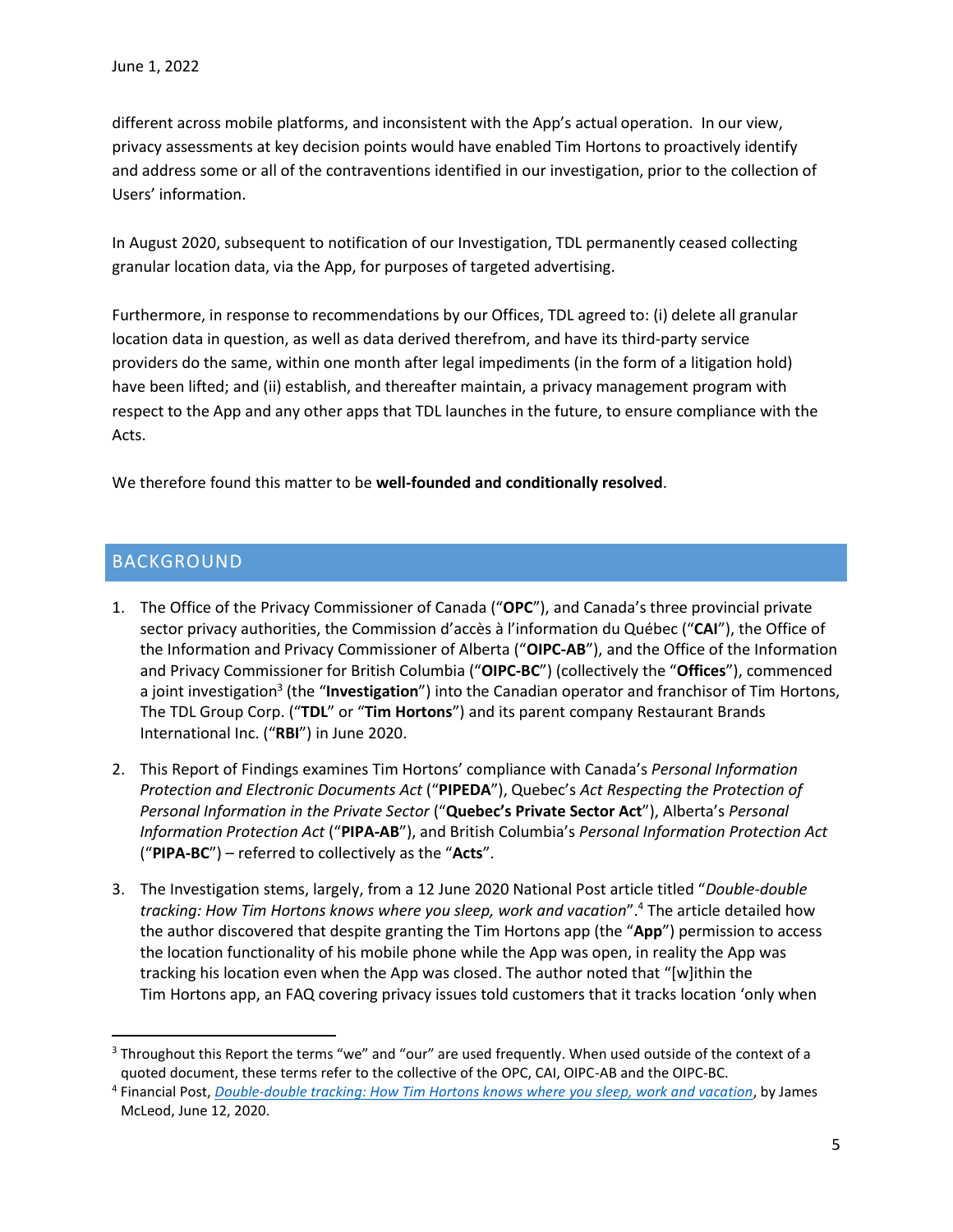you have the app open,' but that did not appear to be entirely true based on the data RBI provided to me." After reviewing the data received in response to a PIPEDA access request, the author discussed how he learned that "… Tim Hortons had recorded my longitude and latitude coordinates more than 2,700 times in less than five months, and not just when I was using the app." The article went on to describe how the App identified where he lived and worked, when travelling more than 100 kilometers from his home, and noted when it believed he entered a Starbucks, Second Cup, McDonald's, Pizza Pizza, A&W, KFC or Subway. In addition to tracking the author's location within Canada, the App also tracked his location while on vacation in Europe and northern Africa.

- 4. We considered this matter in the context of broader privacy concerns associated with the location data collection ecosystem. An article, by the Business Law Section of the American Bar Association, entitled "*The Power of Place: Geolocation Tracking and Privacy*" explains that "location data identified to a specified individual is routinely collected and sold by a variety of parties [including apps and location tracking service providers] for a variety of purposes [including secondary marketing] unrelated to the original transaction that justified the initial location data collection", resulting in "a myriad of privacy and security risks to the individual." These risks extend even to deidentified location data, which, with the use of a unique identifier or in combination of another data set, may be used to re-identify an individual. The article further underscores that precise tracking on an individual's location over time can be used to discover information about them that is otherwise unavailable. When combined with other data, this information can create comprehensive profiles of individuals used for targeted advertising and marketing. Ultimately, while focused on the United States regulatory environment, the article contemplated that "[t]he risks posed by location tracking and profiling are sufficient to warrant consideration of regulatory intervention at various points".<sup>5</sup>
- 5. Satisfied that reasonable grounds existed to investigate the App, in June 2020, investigations were initiated pursuant to subsection 11(2) of PIPEDA, section 81 of Quebec's Private Sector Act, paragraph 36(1)(a) of PIPA-AB, and paragraph 36(1)(a) of PIPA-BC respectively. Our Offices decided to conduct the Investigation jointly in order to optimize our expertise and resources, while avoiding duplication of our efforts and those of Tim Hortons and RBI. While the Investigation was commenced against Tim Hortons and its parent company RBI, the Investigation focused on the practices of Tim Hortons', as a subsidiary of RBI.

#### <span id="page-5-0"></span>ISSUES

l

- 6. Our offices determined we would investigate the following issues:
	- a) Whether Tim Hortons collected and used granular location data, through the App for a purpose that: (i) a reasonable person would consider appropriate in the circumstances, and (ii) was reasonable and to fulfill a legitimate need<sup>6</sup>; and
	- b) Whether Tim Hortons obtained adequate consent from App users ("**Users**") to collect and use their granular location data.

<sup>5</sup> American Bar Association – Business Law Section, *[The Power of Place: Geolocation Tracking and Privacy](https://businesslawtoday.org/2019/03/power-place-geolocation-tracking-privacy/)*, by Paige M. Boshell, March 25, 2019.

 $6$  Throughout this report, the term "appropriate purpose" will be considered inclusive of "reasonable purpose" under PIPA-AB and PIPA-BC and "legitimate need" under Quebec's Private Sector Act.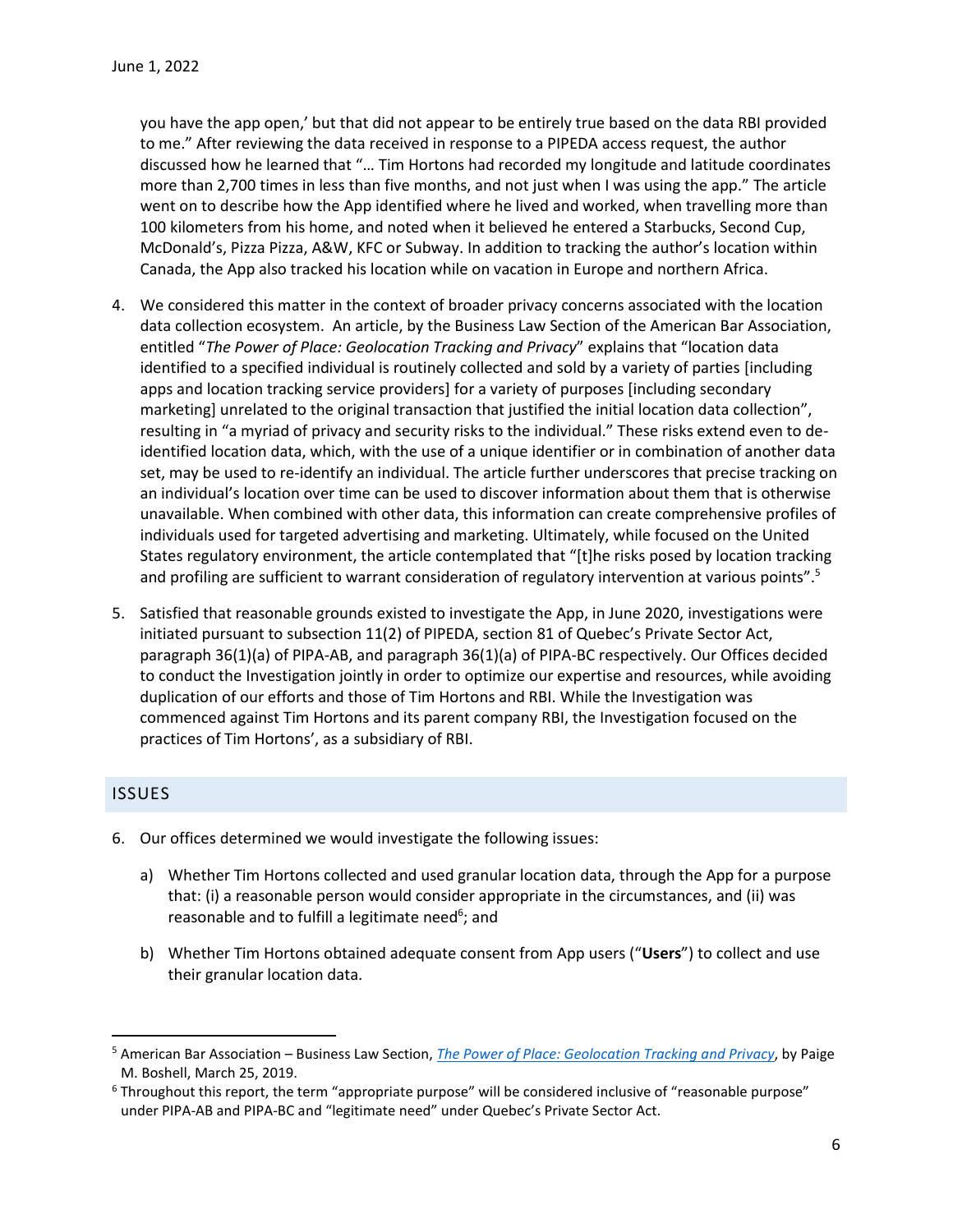- 7. During the course of the Investigation, we also identified two additional concerns with respect to:
	- a) The contractual protections Tim Hortons implemented to protect Users' personal information while being processed by a third-party service provider; and
	- b) Accountability, and Tim Hortons' apparent failure to implement policies and practices to ensure compliance with the Acts.

#### <span id="page-6-0"></span>METHODOLOGY

- 8. In addition to conducting a technical analysis of the App, we analyzed the evidence obtained from Tim Hortons and its third-party service provider, Radar Labs Inc. ("**Radar**"). Tim Hortons produced written representations and internal records between August 2020 and December2021 in response to a Request for Information ("**RFI**") and multiple requests for clarification. During that same period, Tim Hortons participated in multiple meetings to discuss various aspects of the conduct at issue and produced the source code of Android version 2.0.5, iOS version 2.0.6 and the multiplatform Android and iOS version 2.2.8 of the App. In April and July 2021, Radar produced written representations and records in response to an RFI and a Supplemental RFI.
- 9. On 31 March 2022, we issued a Preliminary Report of Investigation ("**PRI**") to Tim Hortons, which set out the facts of the case and rationale for our preliminary findings, as well as corrective recommendations.
- 10. On 29 April 2022, Tim Hortons provided its written response to our PRI, with commitments in response to our recommendations, as well as certain comments and suggested amendments to the report.
- 11. We also provided relevant excerpts of the PRI to Radar, to seek their comments on these excerpts. Radar also responded with certain comments and suggested amendments.
- 12. In light of TDL's commitments and having amended the report as we deemed appropriate in consideration of TDL's and Radar's comments and suggestions, we are now issuing this final Report of Findings.

### <span id="page-6-1"></span>TIM HORTONS AND THE APP

- 13. "Tim Hortons" is a brand name for The TDL Group Corp., a subsidiary of RBI. The TDL group Corp. (more commonly referred to as "Tim Hortons" or "TDL" in this report) is both an operator of individual Tim Hortons restaurants, and franchisor of the Tim Hortons brand across Canada. Tim Hortons leverages enterprise support from RBI US Services LLC. ("**RBI US**"), another subsidiary of RBI, including for its privacy practices and development of the App. Among other things, RBI US enters into contracts with third-party services providers on behalf of Tim Hortons. Tim Hortons developed, maintains and operates the App.
- 14. At the heart of this Investigation is the App. From its launch in 2017 through to July 2020, the App was downloaded almost 10 million times – with over 8.6 million Canadian downloads and over 1 million internationally. It should be noted that the number of downloads is not the same as the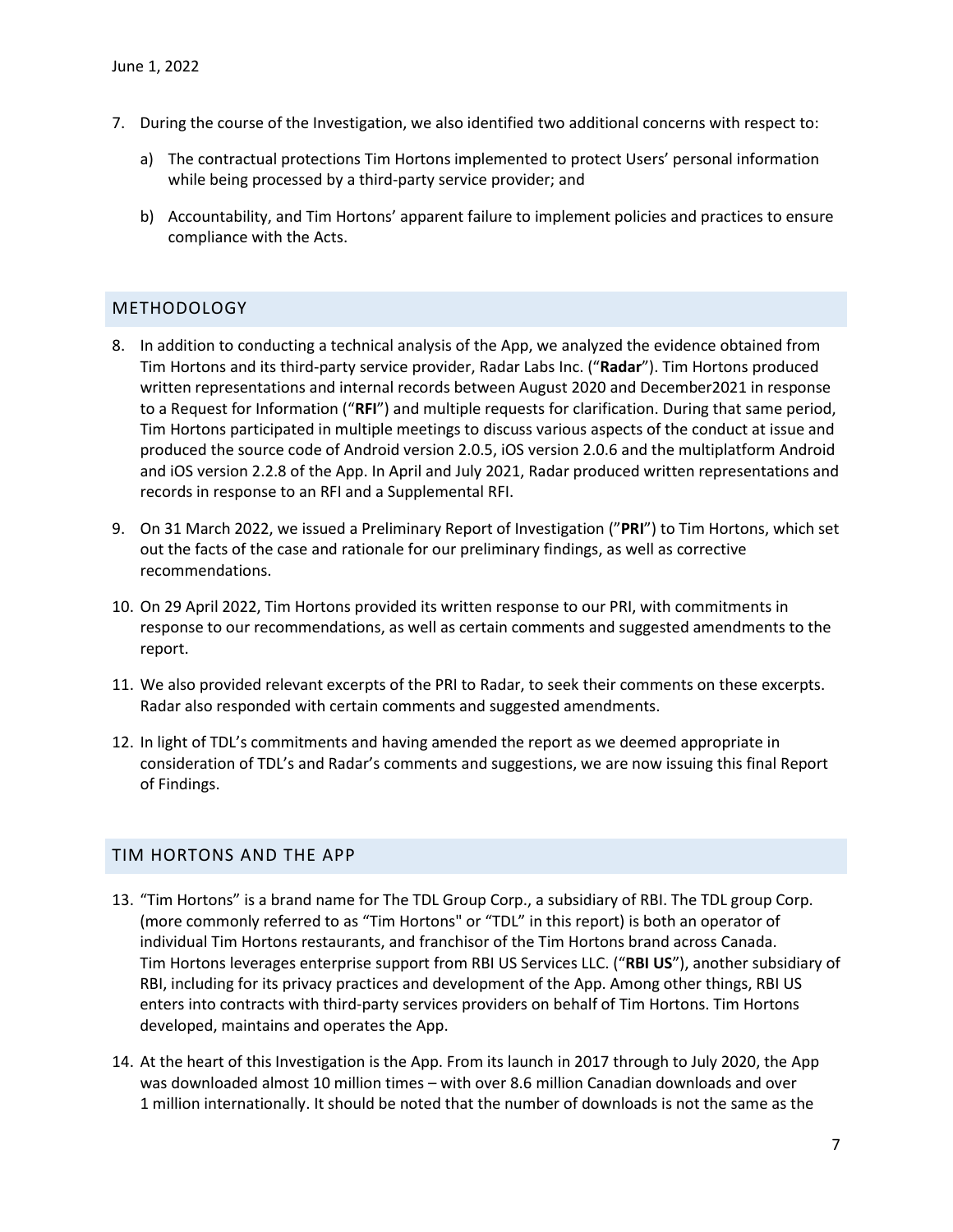number of distinct Users, as a single User can download the App multiple times. As of July 2020, there were 1,602,343 active App Users (meaning Users that opened the App). While Tim Hortons does not have access to the number of Users on a per-province/territory basis, at our request, they were able to provide the following provincial and territorial breakdown of the last store from which Users placed an order through the app in May 2020.

| <b>Province/Territory</b>    | % of Users who placed<br>an order in May 2020 $^7$ |
|------------------------------|----------------------------------------------------|
| Newfoundland and Labrador    | 2%                                                 |
| Prince Edward Island         | 0%                                                 |
| Nova Scotia                  | 2%                                                 |
| New Brunswick                | 2%                                                 |
| Quebec                       | 5%                                                 |
| Ontario                      | 54%                                                |
| Manitoba                     | 3%                                                 |
| Saskatchewan                 | 3%                                                 |
| Alberta                      | 14%                                                |
| <b>British Columbia</b>      | 14%                                                |
| Nunavut <sup>8</sup>         | 0%                                                 |
| <b>Northwest Territories</b> | 0%                                                 |
| Yukon                        | 0%                                                 |
| TOTAL                        | 100%                                               |

15. When the App was launched in 2017, its location functionality was limited to simply locating the nearest Tim Hortons restaurant in support of the in-app purchase process and it did not record User location data. In May 2019, Tim Hortons released updated versions of the App<sup>9</sup> with enhanced location tracking functionality that allowed Tim Hortons to track, and collect, the physical location of devices with the App installed. Radar, a US-based third-party service provider under contract to RBI US, provided the enhanced location tracking functionality at issue in the Investigation. As such, the Investigation focused on those versions of the App that made use of Radar's technology. Unless

 $\overline{\phantom{a}}$ 

 $7$  We rounded up the sum of all percentages to 100%.

<sup>&</sup>lt;sup>8</sup> We have inferred that there were zero sales in Nunavut because Nunavut was not included in the provincial and territorial breakdown provided by Tim Hortons.

<sup>&</sup>lt;sup>9</sup> With the release of v. 2.0.5 for Android and v. 2.06 for iOS.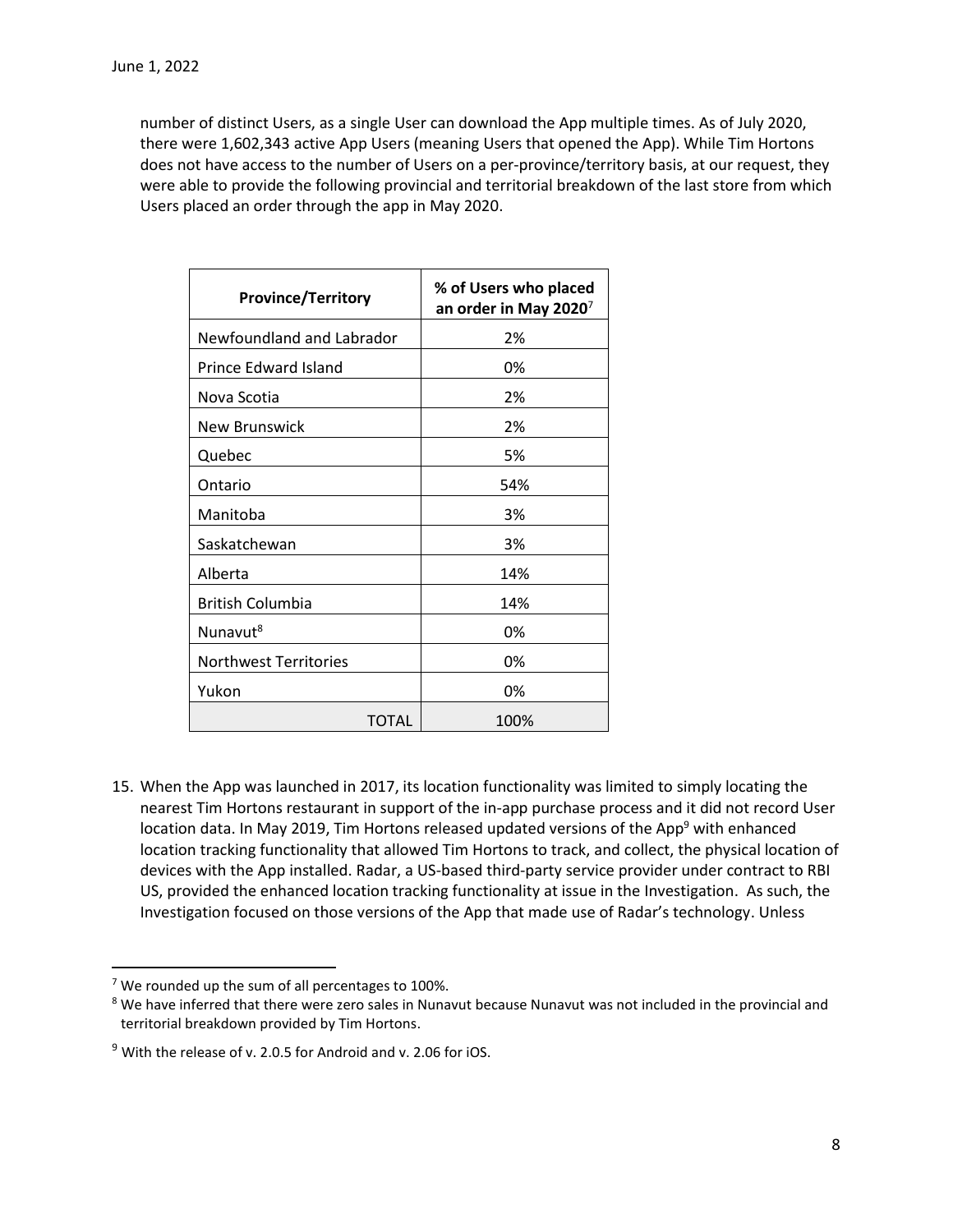$\overline{\phantom{a}}$ 

otherwise stated, below, the "App" will refer to the location tracking versions of the Tim Hortons App.

- 16. The App presented Users with an express opt-in permission request the first time a User accessed a feature of the App that involved location data. Unless the User granted that permission, the App could not access the location functionality of a User's device, and Radar's Software Development Kit ("**SDK**")<sup>10</sup> could not track a User's location. Users who refused to grant location permission to the App would then have to manually search for a Tim Hortons restaurant by selecting a location displayed on a map within the App and/or entering an address into a search bar provided by the App.
- 17. The App presented Users with the following prompts when seeking consent to access a device's location functionality:
	- a) Android "Allow Tim Hortons to access your location while you are using the app? We use your location to help you find nearby restaurants and provide you with more relevant marketing & offers."
	- b) iOS "We use your location to help you find nearby restaurants and provide you with more relevant marketing & offers."

Tim Hortons did not alter these permission requests until after the Investigation commenced.

- 18. Once a User granted the App permission to access their device's native location functionality (based on GPS), the SDK began, based on TDL's configuration of the App and subject to certain limitations outlined in further detail in paragraph 26, collecting the User's granular location data ("**Radar Location Data**"), including precise longitude and latitude coordinates, and forwarding that information to Radar's servers to be processed for Tim Hortons – thereby tracking the User's device location. The location permission request on Android devices stated the App would only monitor a User's location in the "**Foreground**", while they were using the App; the permission request was silent regarding the scope of collection on iOS devices. In practice, however, the App would continually (i.e., as often as every few minutes) track a User's location, including in the "**Background**", including when the App was not open. This tracking occurred regardless of whether the User was in Canada or abroad. The App collected Radar Location Data in both the Background and the Foreground from May 2019 until June 2020, when Tim Hortons temporarily disabled the SDK.
- 19. Tim Hortons had three different versions of its Privacy Policy in effect during the period of May 2019 to June 2020. The 31 October 2018, and 5 February 2020 Privacy Policies were available in both English and French, while the 1 January 2020 Privacy Policy was only available in English. In discussing how Tim Hortons might use an individual's personal information, the three privacy policies stated that Tim Hortons may use Users' information, including location information, to facilitate the delivery of targeted advertising, promotions and offers.

 $10$  The SDK refers to the Radar Specific location tracking functionality, developed by Radar and incorporated into the App's source code by Tim Hortons.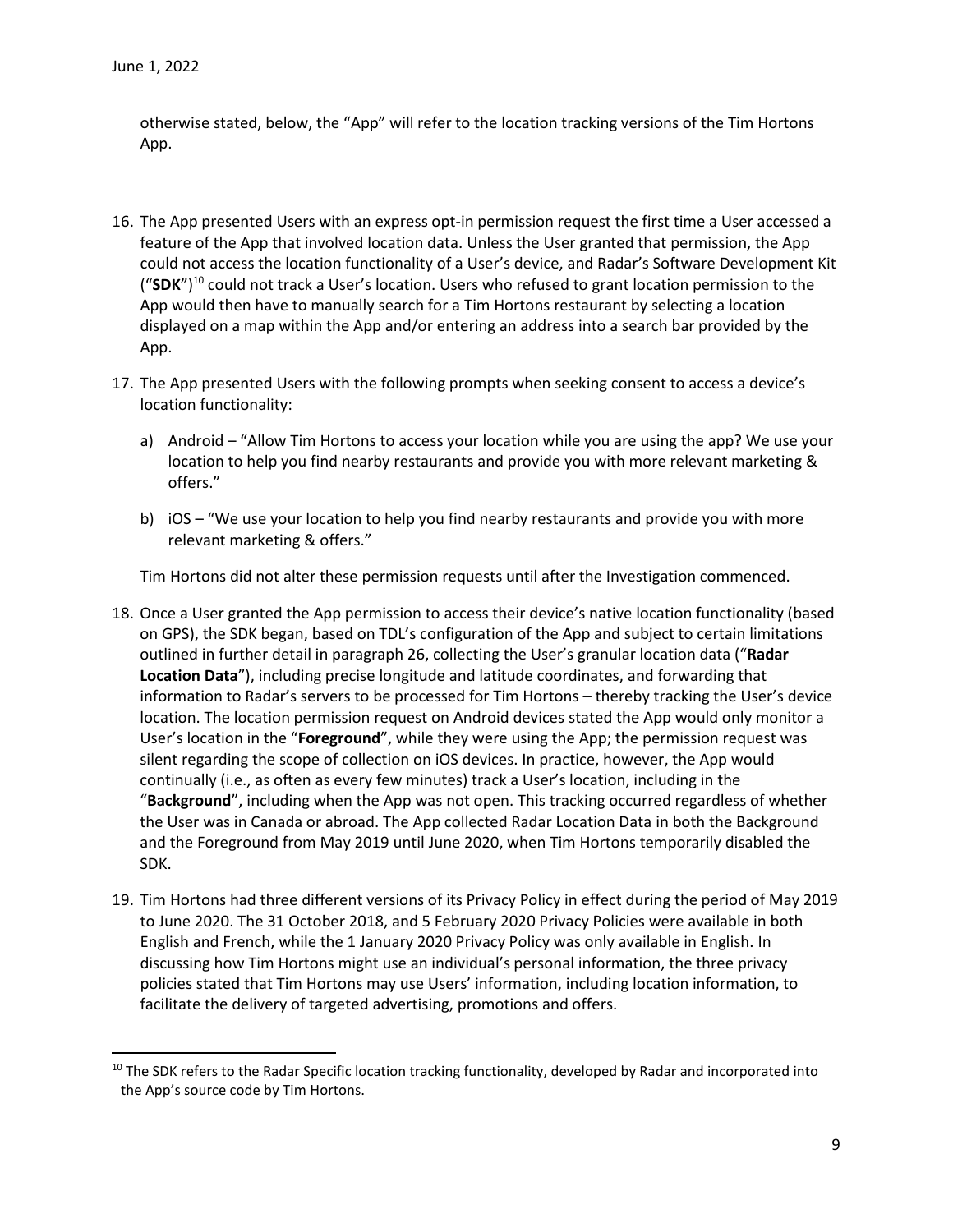$\overline{a}$ 

- 20. During that same period, the App also presented Users with four different versions of the App's FAQs.<sup>11</sup> In response to the question "Does the Tim Hortons® app access my location?" three of the four versions of the FAQs stated that Tim Hortons would use this information to send Users "special" or "location-based" offers. In response to the question "Why does Tim Hortons® collect this data about me?" the FAQs in place at the start of this Investigation stated, "we'll use your location data to provide you with tailored offers and choices."
- 21. The October 2019 and March 2020 FAQs for the App (applicable to both the iOS and Android versions of the App) further provided, in response to the question "Does the Tim Hortons® app access my location?", "If you enable location services or select a Tim Hortons® location, the app uses your location only while you have the app open…" [Emphasis added.] It was not until June 2020, days before the "*Double-double tracking*" National Post article was published, that the erroneous FAQ response was updated. The revised response noted that it was up to the User to decide if they wanted to share their location information and that depending on their device, they would have different options – including to allow collection in the Foreground, or to "choose to 'Always' share your location, and your device will share this data even if the app is closed."
- 22. In its RFI response, Tim Hortons explained the following with respect to the acquisition of Radar's services:

While TDL intended to use Radar's services to help deliver a better App-based experience, we highlight that TDL's actual use of Radar's services and the Radar Location Data was *very* limited. The reason for this limited use was due to TDL's refocusing of internal priorities toward [other commercial priorities] … shortly after the Radar SDK technology was implemented.

TDL only used Radar Location Data on an aggregated, de-identified basis to conduct limited analytics related to User trends. These analytics activities were conducted infrequently, and the results of such analytics did not contain personal information of any User. ...

Critically, TDL never used Radar Location Data to tailor or personalize marketing to a particular User. TDL also never used Radar Location Data to conduct analytics or generate any reports with respect to a particular User." [Emphasis in the original.]<sup>12</sup>

- 23. A review of the records produced by Tim Hortons and its responses to the RFI is consistent with the RFI response above in that they revealed that Radar Location Data was used in support of trend analyses of customer switching habits from Tim Hortons to its competitors, as well as "User's movements over time as the pandemic took hold (e.g. away from downtown Tim Hortons restaurants locations and toward suburban locations instead)".
- 24. Tim Hortons further stated that Radar Location Data would have, if it had been used as intended, contributed to a "better App-based experience" by helping to ensure that Users received

<sup>&</sup>lt;sup>11</sup> The individual FAQs were effective 12 March 2019, 25 October 2019, 17 March 2020 and 10 June 2020.

 $12$  Tim Hortons further clarified that it did not use the Radar Location Data to tailor or personalize marketing to groups or sub-groups of individuals, or to conduct targeted advertising more generally.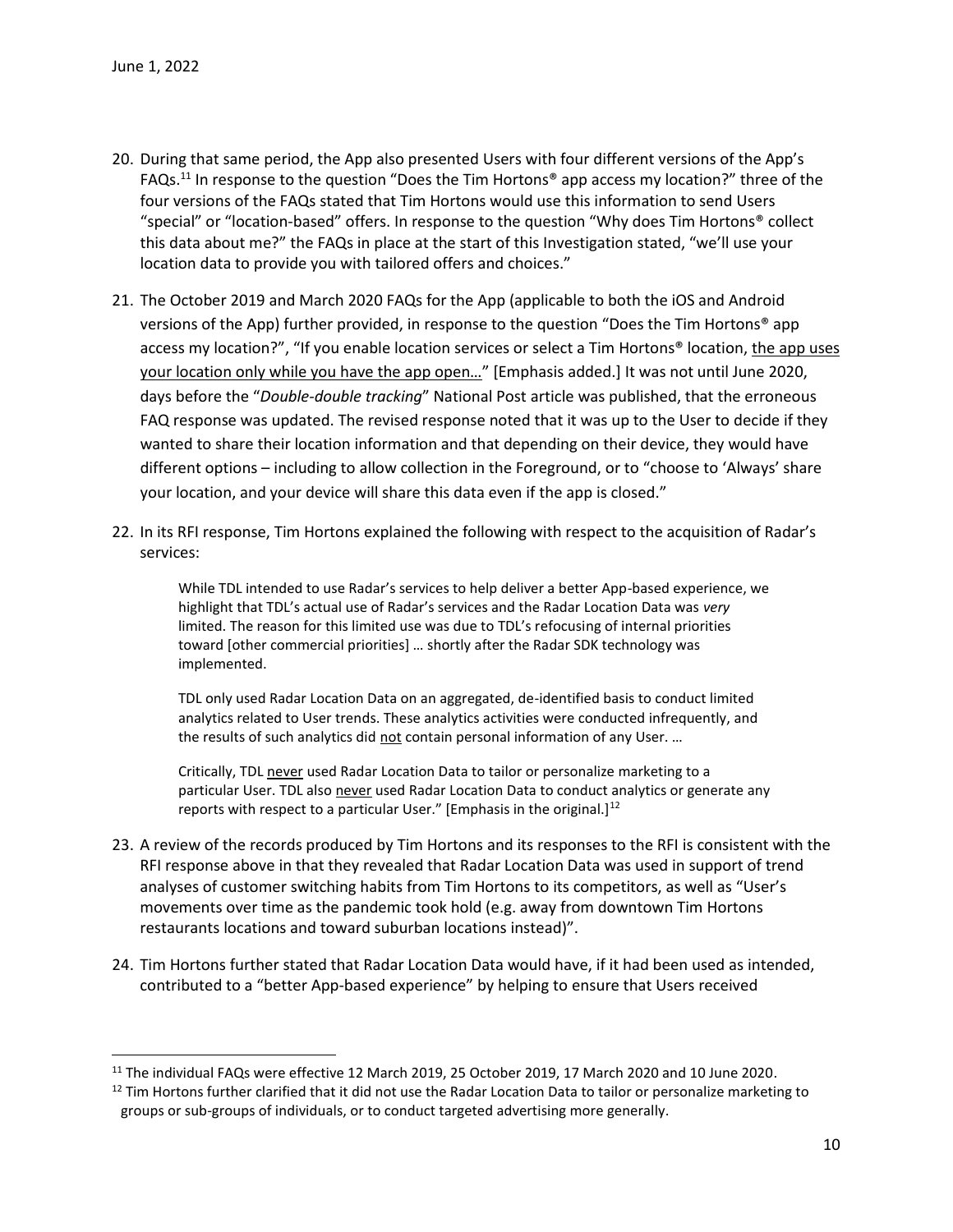$\overline{\phantom{a}}$ 

information relevant to them, providing two hypothetical targeted advertising-based examples promoting its coffee and associated products:

- a) The first example was to help ensure that a User who lived in one city, but was travelling in another, would receive promotional offers related to the city where they were currently located (i.e. if a User was in Calgary, they would receive promotional offers relevant to Calgary and not Montreal where they lived).
- b) The second example contemplated linking promotional offers to attendance at professional sporting events. In theory, those Users who enabled push notifications, could be sent a tailored promotional offer if they were attending a professional hockey game.

#### <span id="page-10-0"></span>THE SOFTWARE DEVELOPMENT KIT, INSIGHTS & EVENTS

- 25. As Radar stated in response to an RFI from our Offices, its "products help application developers employ a device's location to customize their in-app experience (i.e., a 'location-based experience')." This can include ensuring a device user receives offers tailored to their device's location or using the device's location to estimate a customer's time of arrival at a restaurant to pick-up an order. In the case at hand, Tim Hortons' use of Radar's SDK and the Radar Location Data collected by the App underpins the conduct at issue in this Investigation.
- 26. The SDK provided the location *tracking* functionality for the App, by requesting updates from the device's native location functionality<sup>13</sup> and periodically transmitting the responses, including precise GPS location and other associated data, like timestamps, to Radar for analysis. When a device was moving, the SDK would generally collect a device's location every 2.5 or 6 minutes, depending on which version of the App was on a User's device, until the device was deemed to have "stopped". The frequency of collection could vary and not all collected Radar Location Data was relayed to Radar's servers for processing. Factors such as the SDK settings selected by Tim Hortons, the device's operating system's settings and elements of the device itself all affected how frequently the SDK sent data to Radar's server. For example, the SDK may have relayed information less frequently when a device's battery was low.<sup>14</sup>
- 27. The Radar Location Data sent to Radar's servers was subsequently processed<sup>15</sup> to:
	- a) Infer where a User's home and place of work were located, and when the User was travelling (i.e., when the device was more than 100 km from the inferred home). It typically takes Radar a few days to generate a low confidence inference of where a User lives and works. The level of confidence of that inference increased over time with the number of location updates.

<sup>&</sup>lt;sup>13</sup> Android devices will use the Google Play Location application program interface while iOS devices will use the Apple Core Location services.

<sup>&</sup>lt;sup>14</sup> The SDK on some Android devices could also have received location updates more frequently because the native Google Play Services location functionality shared location updates requested by one app with all apps that had permission to access a device's location functionality in the Background – this did not occur on iOS devices.

<sup>&</sup>lt;sup>15</sup> Radar processed the Radar Location Data with the assistance of two third-party service providers – one, a leading cloud computing platform, and the other, a leading general-purpose database platform.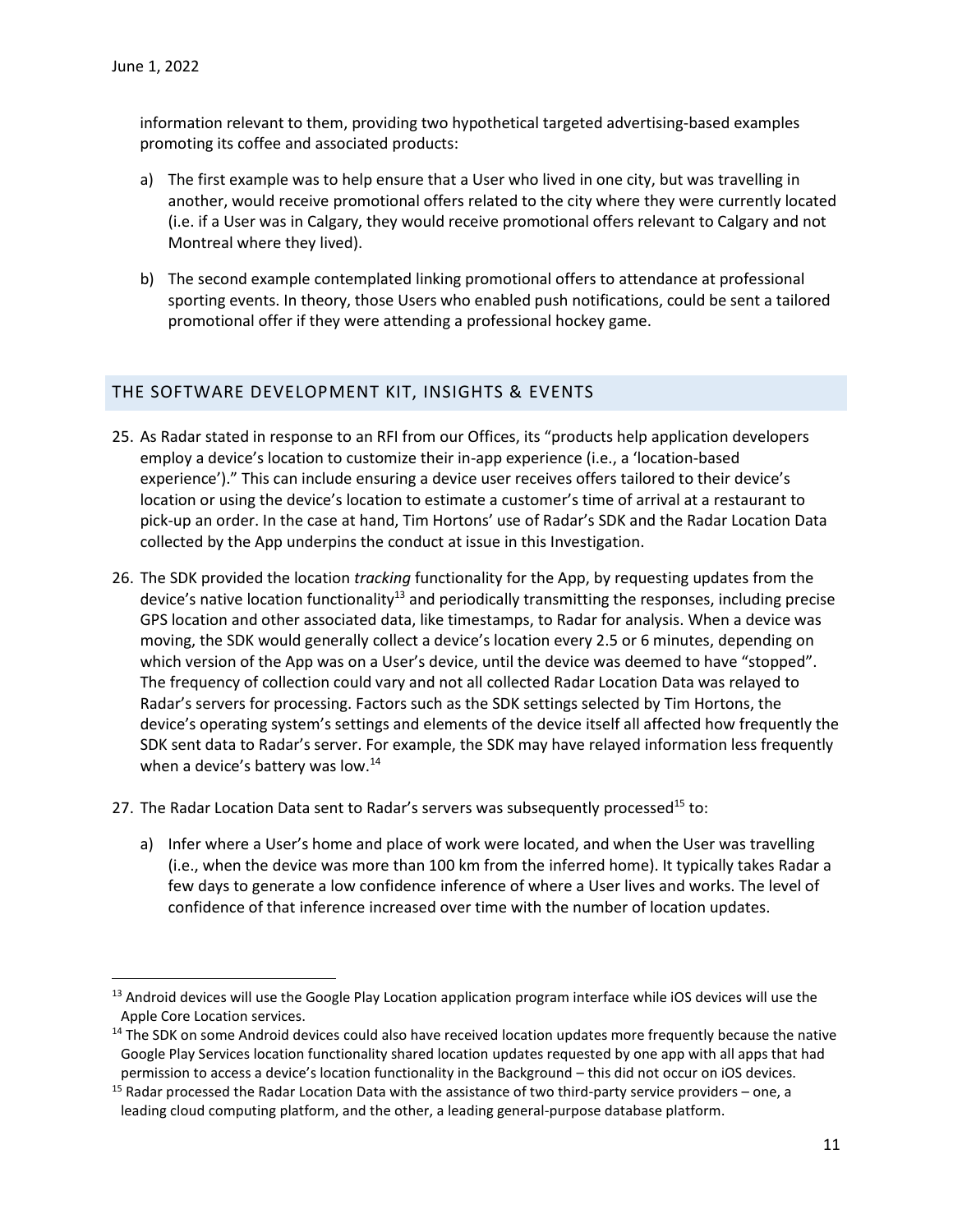l

b) Generate an entry or exit "event" whenever the User visited a location of any of nine competitors identified by Tim Hortons, visited major sports venues and stadiums, or returned to their inferred home or place of work (collectively "**Events**").

Consistent with this explanation, our Offices confirmed that the SDK tracked, as Events, home, office, geofenced locations (including its competitors), and travel in and out of Canada. For example, news articles had noted that an event was recorded with computer code such as "user.entered.place" with "place.name": "Rogers Centre", or "user.entered.office".<sup>16</sup> Using open-source resources and tools, the investigative team's technology analysts determined that the SDK programming code included the following:

- **USER\_ENTERED\_HOME; USER\_EXITED\_HOME;**
- **USER\_ENTERED\_OFFICE; USER\_EXITED\_OFFICE;**
- **USER\_STARTED\_TRAVELING; USER\_STOPPED\_TRAVELING; and**
- **USER\_ENTERED\_GEOFENCE; USER\_EXITED\_GEOFENCE.**
- 28. Tim Hortons indicated that it received, on average, approximately 10 Events per User per day from Radar.<sup>17</sup>
- 29. Ultimately, Radar's platform was designed to automatically delete User data in line with the oneyear retention period specified by Tim Hortons – at our request however, deletions were suspended pending the completion of this Investigation.

### <span id="page-11-0"></span>POST-RADAR VERSION OF THE TIM HORTONS APP

- 30. Tim Hortons initially disabled the SDK, and its corresponding location tracking functionality, in June 2020, within days of our Offices publicly announcing this Investigation. As severing the App's connection with Radar caused it to stop functioning properly, in July 2020, Tim Hortons temporarily reinitiated the App's collection of Radar Location Data, but only when the App was open (i.e., in the Foreground).Tim Hortons explained that it did so solely to provide services to Users who expressly sought location services from the App (such as to find the nearest Tim Horton's restaurant or obtain directions to a Tim Horton's restaurant). Tim Hortons permanently disabled the App's Radar location tracking functionality in August 2020 and then removed the SDK from the App in September 2020.<sup>18</sup>
- 31. The current version of the App's remaining GPS-based location functionality merely identifies, for Users who grant the App permission, nearby Tim Hortons restaurants on a map in support of the inapp ordering process. Tim Hortons has stated that it is no longer using granular location data

<sup>&</sup>lt;sup>16</sup> Financial Post, *Inside the code how the Tim Hortons App Reveals details on its Users*, by James Mcleod, June 15, 2020.

<sup>&</sup>lt;sup>17</sup> The Events identified by Radar were also shared with three of Tim Hortons third-party service providers (in addition to Tim Hortons) – a product analytics platform, a cross-channel messaging automation platform as well as a platform that integrates and manages the technologies of other service providers.

<sup>&</sup>lt;sup>18</sup> The SDK was fully removed with the release of Android and iOS version 2.3.0 of the App.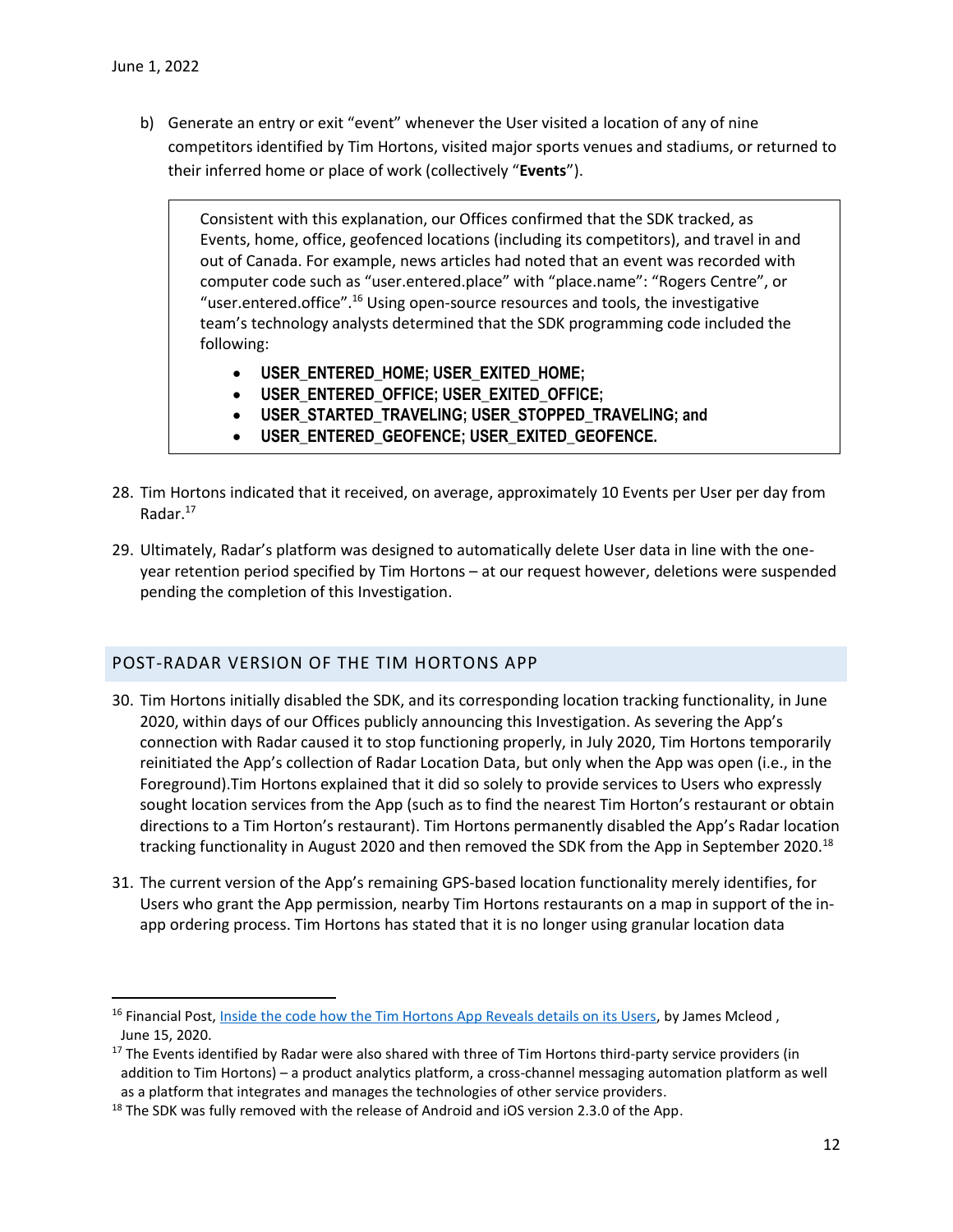collected through the App for any other purposes or collecting/tracking that information through another third-party service provider, and we have uncovered no evidence to the contrary.

#### <span id="page-12-0"></span>RADAR'S CONTRACT WITH RBI US SERVICES LLC.

32. RBI US contracted with Radar, on Tim Hortons' behalf, for the use of the SDK and Radar's corresponding location tracking services. The contract between RBI US and Radar is comprised of multiple documents (collectively the "**Contract**"). Tim Hortons explained that two of those contractual documents, the Master Service Agreement with Radar and attached Data Processing Security Addendum, included the following limitations on Radar's use and disclosure of data it collected via the App:

An acknowledgement that RBI US Services (in its capacity as a service provider to TDL) had the sole authority to determine the purposes for which Radar could process personal information in connection with the performance of the [contracted] Services on behalf of TDL, including by prohibiting the use of any data concerning or derived from User personal information for any purpose other than in connection with the Services, or as otherwise authorized in writing by RBI US Services (see s. 4.3 of the Radar MSA and ss. 3.2. and 3.3. of the Addendum) [Emphasis added.]

33. However, we note that clause 4.3 of the Master Service Agreement ("**Clause 4.3**"), drafted by Radar and accepted by RBI US, states:

Notwithstanding anything to the contrary, Company [Radar] shall have the right to collect and analyze data and other information relating to the provision, use and performance of various aspects of the Services [that Radar provided Tim Hortons] and related systems and technologies (including, without limitation, information concerning Customer [Tim Hortons] Data and data derived therefrom), and Company [Radar] will be free (during and after the term hereof) to (i) use such information and data to improve and enhance the Services and for other development, diagnostic and corrective purposes in connection with the Services and other Company offerings, and (ii) disclose such data solely in aggregated or other deidentified form in connection with its business. Company agrees that it shall not use Customer's name, logos, or other trademarks or in any written proposals to prospective and/or current clients, in any case, without Customer's prior written approval (which approval Customer may withhold in its sole discretion). No right or licenses are granted except as expressly set forth herein. [Emphasis added.]

34. Radar told us that their

… only subsequent use of the device location data [beyond providing the contracted services] is for aggregated internal usage reporting (e.g., number of events generated per day) and to store the data on the customer's behalf for the data retention period specified by the customer. Radar does not disclose or share such information with any third party (whether by sale, lease or any other method).

35. Radar further asserted that their "business model is to sell software, not data." In its view, Clause 4.3 applied only to non-location information, and stated that it only used data obtained via the App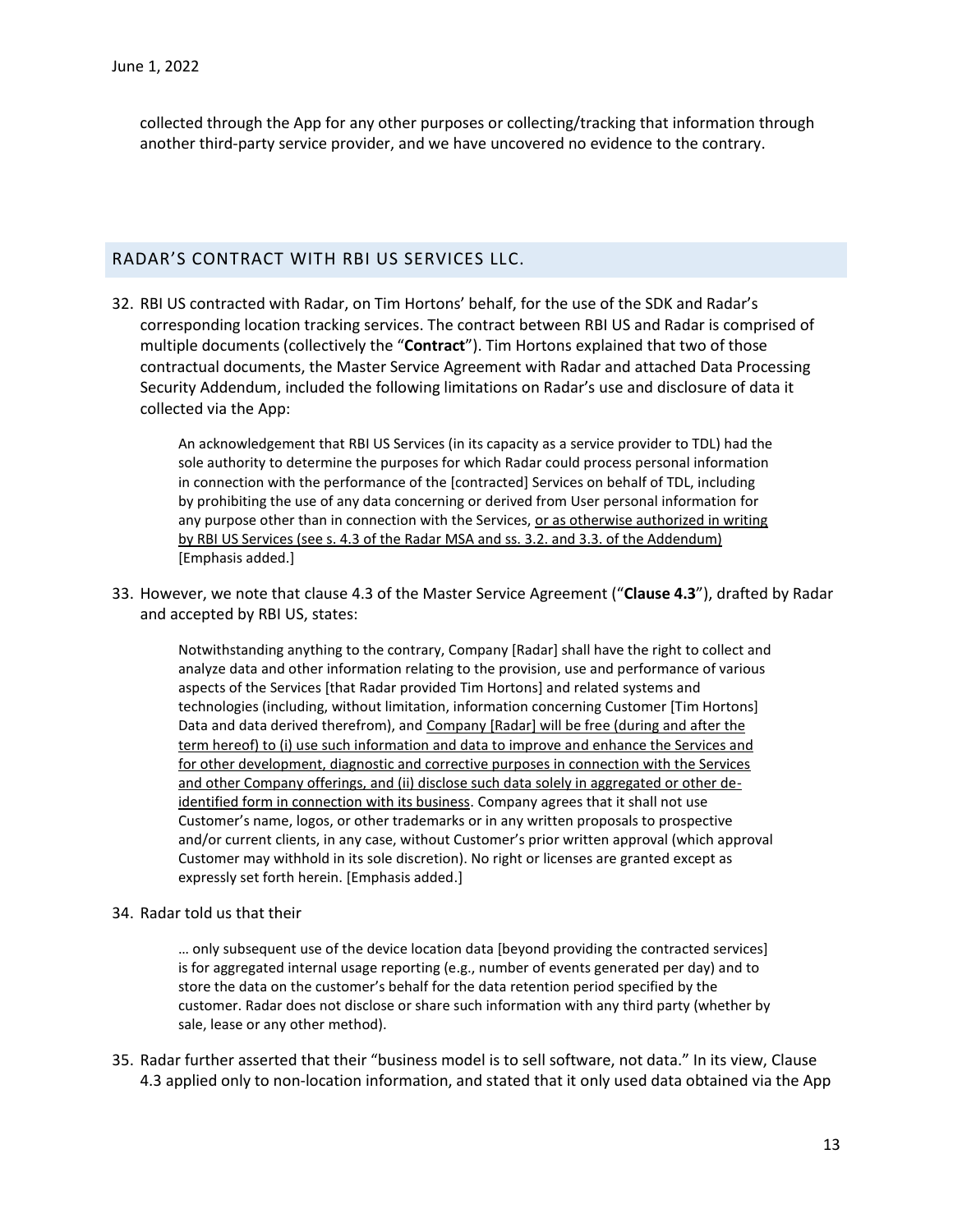to calculate aggregated statistics for marketing purposes (i.e., total number of devices with the SDK installed, or opt-in rates across apps and platforms).

### <span id="page-13-0"></span>ANALYSIS

 $\overline{\phantom{a}}$ 

## <span id="page-13-1"></span>ISSUE 1 – DID TIM HORTONS COLLECT OR USE PERSONAL INFORMATION FOR AN APPROPRIATE PURPOSE?

- 36. In our view, Tim Hortons did not collect or use personal information for appropriate purposes in the circumstances, as required under the Acts. We came to this finding on the basis that: (i) Tim Hortons did not have a legitimate need to collect vast amounts of sensitive location information where it never used that information for its stated purpose; and (ii) the consequences of the Apps' collection of personal information represents a loss of privacy that is not proportional to the potential benefits Tim Hortons may have gained from improved targeted advertising to better promote its coffee and associated products.
- 37. In accordance with the *OPC's Guidance on inappropriate data practices: Interpretation and*  application of subsection 5(3),<sup>19</sup> the OPC considers the factors set out by the courts in order to assist in determining whether a reasonable person would find that an organization's collection, use and disclosure of information is for an appropriate purpose in the circumstances. These factors include: the degree of sensitivity of the personal information at issue; whether the organization's purpose represents a legitimate need / *bona fide* business interest; whether the collection, use and disclosure would be effective in meeting the organization's need; whether there are less privacy invasive means of achieving the same ends at comparable cost and with comparable benefits; and whether the loss of privacy is proportional to the benefits. The factors are to be applied in a contextual manner, which suggests flexibility and variability in accordance with the circumstances.<sup>20</sup> In applying subsection  $5(3)^{21}$  of PIPEDA, the courts have determined that the OPC is required to engage in a "balancing of interests" between the individual's right to privacy and the commercial needs of the organization concerned.<sup>22</sup> This balancing of interests must be "viewed through the eyes

<sup>19</sup> *[Guidance on inappropriate data practices: Interpretation and application of subsection 5\(3\)](https://www.priv.gc.ca/en/privacy-topics/collecting-personal-information/consent/gd_53_201805/)*, OPC, May 2018.

<sup>20</sup> *[Eastmond v. Canadian Pacific Railway](https://www.canlii.org/en/ca/fct/doc/2004/2004fc852/2004fc852.html)*, 2004 FC 852, para 131.

 $21$  Subsection 5(3) of PIPEDA states that "[a]n organization may collect, use or disclose personal information only for purposes that a reasonable person would consider are appropriate in the circumstances."

<sup>22</sup> *[Turner v. Telus Communications Inc.](https://www.canlii.org/en/ca/fct/doc/2005/2005fc1601/2005fc1601.html)*, 2005 FC 1601, aff'd 2007 FCA 21.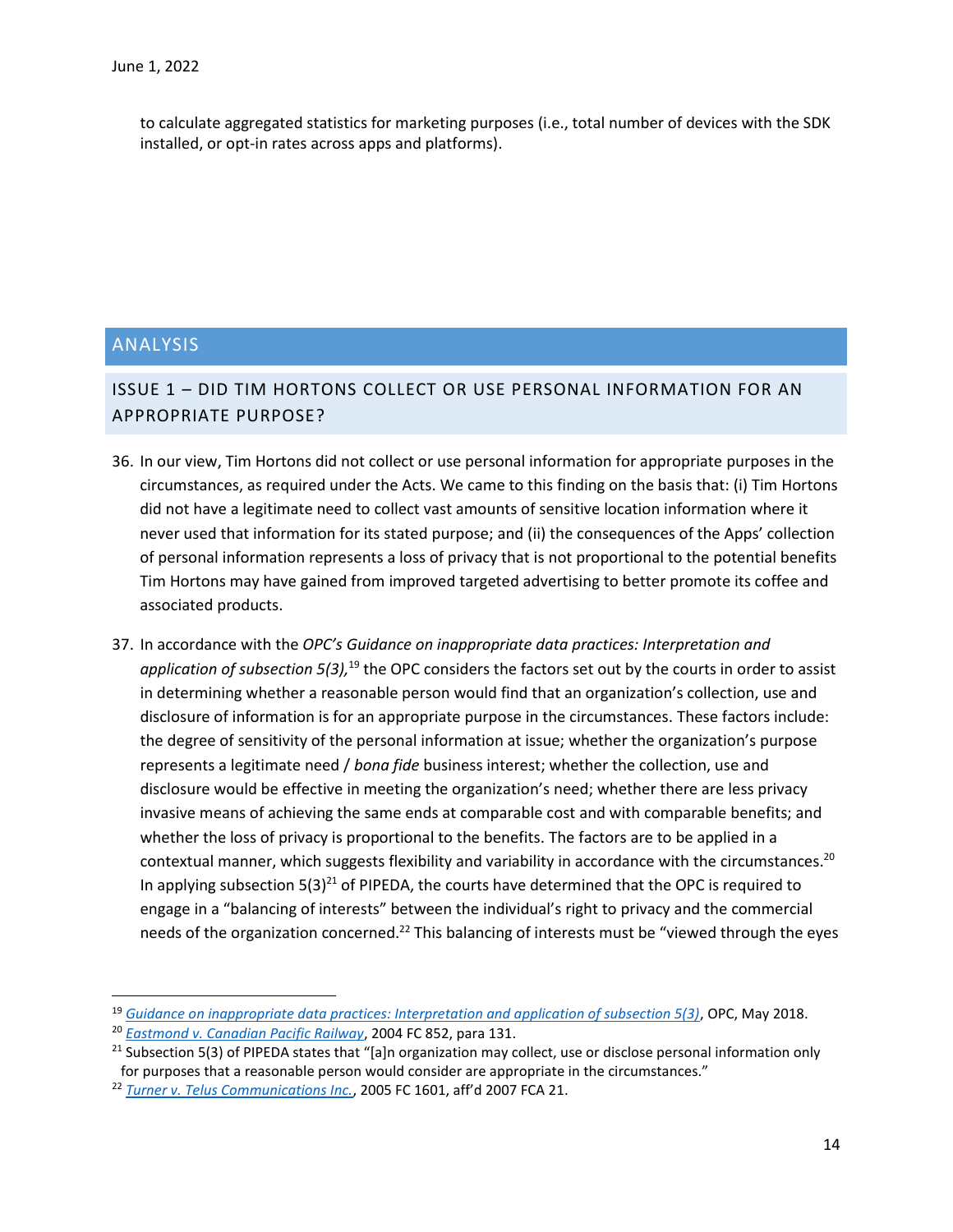$\overline{\phantom{a}}$ 

of a reasonable person."<sup>23</sup>

- 38. Section 2 of each PIPA-AB and PIPA-BC say that in determining whether collection, use or disclosure of personal information is reasonable, the standard to be applied is "what a reasonable person would consider appropriate in the circumstances". Orders issued by the OIPC-AB have identified a number of questions for determining whether the collection of personal information in an instance was for a reasonable purpose, $24$  including whether the collection of personal information was carried out in a reasonable manner. OIPC-BC also considers similar factors to those considered by the OPC Canada in determining whether the purpose is reasonable. $^{25}$
- 39. Finally, in analyzing the necessity of the collection of personal information under section 5 of Quebec's Private Sector Act, the CAI evaluates whether the objective is important, legitimate and real, and the proportionality between the objective and the invasion of privacy.<sup>26</sup>
- 40. As a preliminary matter, we find that Tim Hortons collected Radar Location Data for purposes of delivering targeted advertising to better promote its coffee and associated products. While Tim Hortons initially stated that it intended to use Radar's services to help deliver a better Appbased experience, a review of Tim Hortons' records and its communications with Users clearly indicated that Tim Hortons was planning to use the Radar Location Data in support of such targeted advertising. Tim Hortons subsequently confirmed this, indicating this would have improved the inapp experience by helping ensure Users received information relevant to them. As such, this analysis will focus on Tim Hortons' collection and use of Radar Location Data for the purpose of targeted advertising.
- 41. Tim Hortons asserted, however, and we accept, that its actual use of Radar's services and the Radar Location Data was limited. In fact, Tim Hortons stated that it had not used Radar Location Data for any targeted advertising.
- 42. Despite the fact that it had not used Radar Location Data for targeted advertising, and decided, in July 2019, to shift its internal priorities away from using the Radar Location Data, it continued collecting vast amounts of Radar Location Data, and only ceased such collection after we initiated this Investigation.

<sup>23</sup> *[Turner v. Telus Communications Inc.](https://www.canlii.org/en/ca/fct/doc/2005/2005fc1601/2005fc1601.html)*, 2005 FC 1601, aff'd 2007 FCA 21.

<sup>&</sup>lt;sup>24</sup> [Order P2006-011](https://www.oipc.ab.ca/media/124981/P2006-011Order.pdf) - The OIPC-AB set out a number of questions for determining whether the collection of personal information was for a reasonable purpose, as follows: 1) Does a legitimate issue exist to be addressed through the collection of personal information? 2) Is the collection of personal information likely to be effective in addressing the legitimate issue? 3) Is the collection of personal information carried out in a reasonable manner?

<sup>&</sup>lt;sup>25</sup> See, for example: OIPC-B[C Order P12-01 \(2012 BCIPC No. 25\);](https://www.oipc.bc.ca/orders/1491) [Order P13-02 \(2013 BCIPC No. 24\)](https://www.oipc.bc.ca/orders/1565) an[d Order P20-](https://www.oipc.bc.ca/orders/2423) [04 \(2020 BCIPC No. 24\).](https://www.oipc.bc.ca/orders/2423)

<sup>26</sup> *[Institut généalogique Drouin Inc.](https://decisions.cai.gouv.qc.ca/cai/ss/fr/item/351803/index.do),* CAI 091570, decision by D. Poitras February 6, 2015 [in French]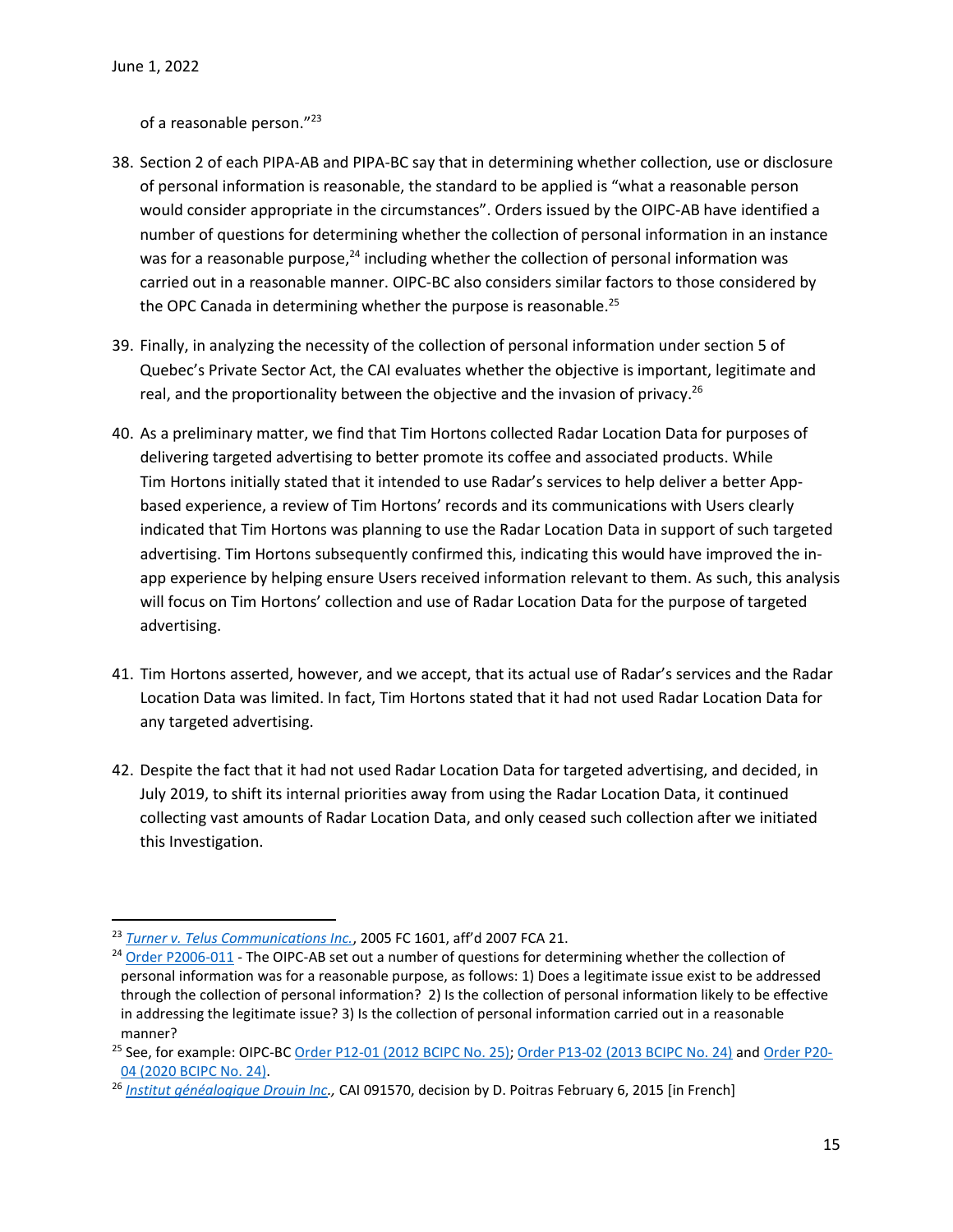$\overline{\phantom{a}}$ 

- 43. In our view, large volumes of granular location data like that collected by the App can be highly sensitive personal information.<sup>27</sup> Similar to how Radar, on behalf of Tim Hortons, inferred an individual's home or place of work using data collected by the App, a company could use information about an individual's daily movements to develop sensitive insights about that individual. For example, trips to a medical clinic can be indicative of specific medical treatments or illness, while other locations can lead to deductions about an individual's religious beliefs, sexual preferences, social and political affiliations and more. While the evidence indicates that Tim Hortons did not use Radar Location Data to develop such sensitive insights, the real potential for the information to be used in this way renders it sensitive.
- 44. Our Offices have found, in previous cases,<sup>28</sup> that targeted advertising can be an appropriate purpose for the collection, use and/or disclosure of personal information, depending on the circumstances. However, in our view, a reasonable person would not consider Tim Hortons' purpose to be appropriate in the circumstances of this case.
- 45. While Tim Hortons collected and analyzed vast amounts of Users' sensitive Radar Location Data (via its third-party service provider), it never used the information for the purpose of targeted advertising (or in any other material way to "deliver a better App-based experience"). As such, in our view, Tim Hortons did not have a legitimate need for, or *bona fide* business interest in, collecting this information.
- 46. Pursuant to the laws and the guidance mentioned in paragraphs 37 39, Tim Hortons must consider whether the loss of privacy is proportional to the benefits. Proportionality is particularly important for organizations to consider in the context of the digital economy, where largely unlimited tracking can be so easy to implement and deployed for a myriad of highly invasive purposes. By collecting and analyzing the granular location data of customers without regard to proportionality, organizations create the significant risk that personal information is no longer used for appropriate purposes, but is rather amassed and treated as a mere good or commodity to be exploited, or as a tool of corporate surveillance.
- 47. In this case, the overwhelming majority of the personal information would have been collected when the App was not in use. Tim Hortons was collecting, via the App, a User's location every few minutes of every day their device was turned on. This occurred wherever they traveled, whether it be to a Tim Hortons restaurant, a competitor, a medical clinic, a church, a bar, or even outside of Canada.
- 48. The loss of privacy associated with such collection is illustrated, for example, by the speed and ease with which Radar, on behalf of Tim Hortons, was able to analyze the Radar Location Data and infer

<sup>27</sup> PIPEDA findings #2020-004, *[Joint investigation of the Cadillac Fairview Corporation Limited by the Privacy](https://www.priv.gc.ca/en/opc-actions-and-decisions/investigations/investigations-into-businesses/2020/pipeda-2020-004/)  [Commissioner of Canada, the Information and Privacy Commissioner of Alberta, and the Information and Privacy](https://www.priv.gc.ca/en/opc-actions-and-decisions/investigations/investigations-into-businesses/2020/pipeda-2020-004/)  [Commissioner for British Columbia](https://www.priv.gc.ca/en/opc-actions-and-decisions/investigations/investigations-into-businesses/2020/pipeda-2020-004/)*, October 28, 2020.

<sup>28</sup> PIPEDA findings #2015-001, *[Results of Commissioner Initiated Investigation into Bell's Relevant Ads Program](https://www.priv.gc.ca/en/opc-actions-and-decisions/investigations/investigations-into-businesses/2015/pipeda-2015-001/)*, April 7, 2015.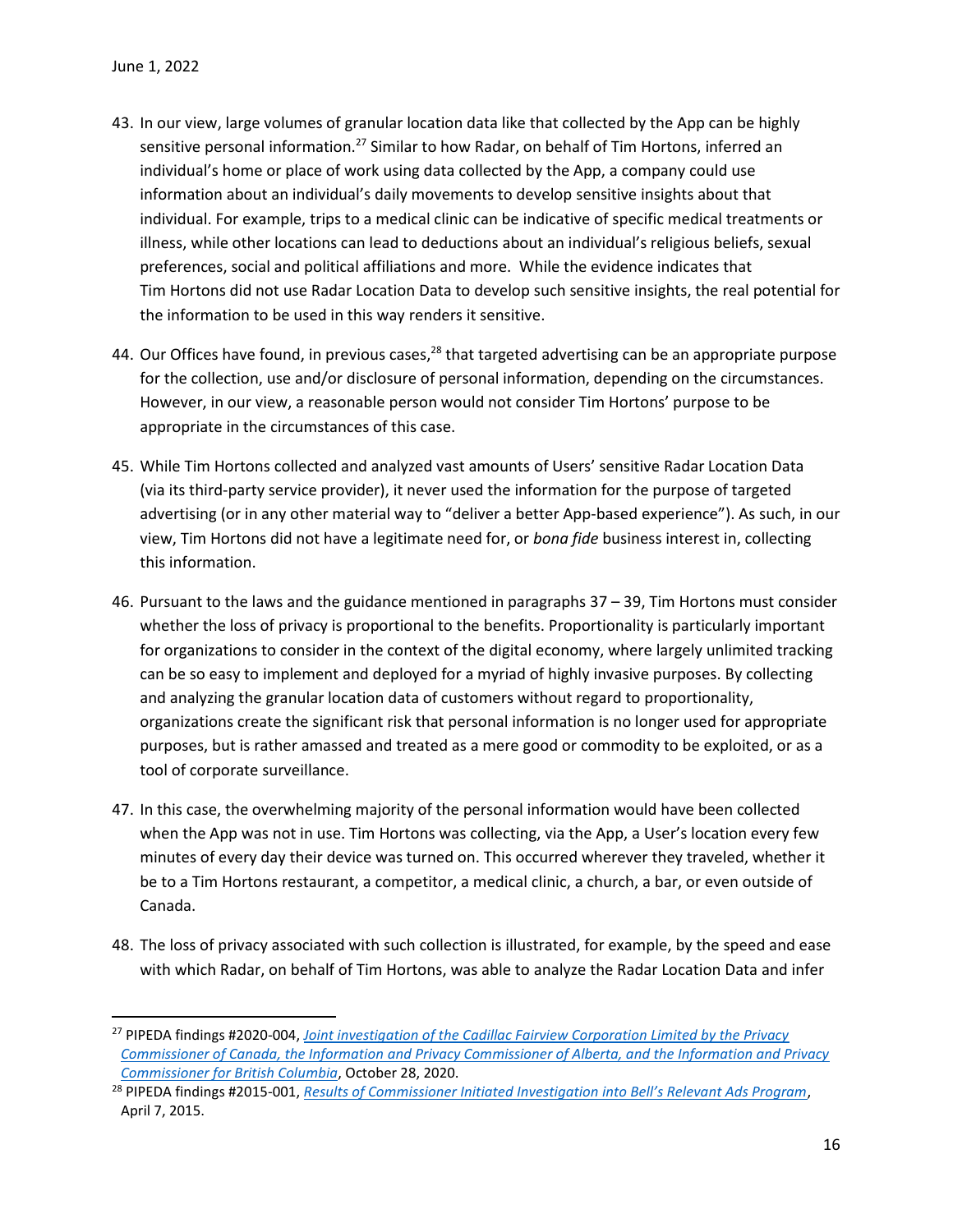where individual Users lived and worked. As noted in paragraph 27, Radar typically required only a few days to infer this additional, sensitive information about Users – and the more data collected, the more confident it was in the accuracy of that inference. Home and place of work can be particularly sensitive in certain contexts, such as for individuals who live at a shelter providing support to victims of domestic abuse or for workers at correctional facilities. In our view, less privacy invasive means of obtaining the location of a User's home and place of work were available. It would have been much more transparent for Tim Hortons to give Users the express option, via the App, to provide their home or work address, or better still, their approximate address, directly (e.g., via a form or other medium).

- 49. In our view, this continual and vast collection of location information resulted in a loss of App Users' privacy that is not proportional to the potential benefits Tim Hortons may have hoped to gain from improved targeted advertising promoting its coffee and associated products.
- 50. In our view, for the reasons outlined above, a reasonable person would not consider Tim Hortons' continual Background collection of Radar Location Data for the purpose of targeted advertising to better promote its coffee and associated products to be appropriate, reasonable, or legitimate in the circumstances, within the meaning of subsection 5(3) of the PIPEDA, section 5 of Quebec's Private Sector Act, section 11 of PIPA-AB, and section 11 of PIPA-BC. Consequently, we find that Tim Hortons contravened: subsection 5(3) of the PIPEDA, section 5 of Quebec's Private Sector Act, section 11 of PIPA-AB, and section 11 of PIPA-BC.

### <span id="page-16-0"></span>ISSUE 2 – DID TIM HORTONS OBTAIN VALID CONSENT?

- 51. As a preliminary matter, we note that individuals cannot be made to consent to the collection, use, or disclosure of personal information when the purpose is not appropriate, reasonable or legitimate within the meaning of the Acts. In other words, obtaining consent does not render an otherwise inappropriate purpose appropriate. Nonetheless, Tim Hortons' attempts to obtain consent warrant further discussion in this Report.
- 52. In our view, Tim Hortons did not obtain valid consent, as would have been required for its collection and use of the Radar Location Data through the App had we found Tim Hortons to have had an appropriate purpose. We came to this conclusion based on Tim Hortons': (i) failure to inform Users that it would collect their location information even when the App was closed, (ii) relatedly, making misleading statements to Users that it would only collect information when the App was open; and (iii) failure to ensure Users understood the consequences of consenting to the continual collection of Radar Location Data in the Background.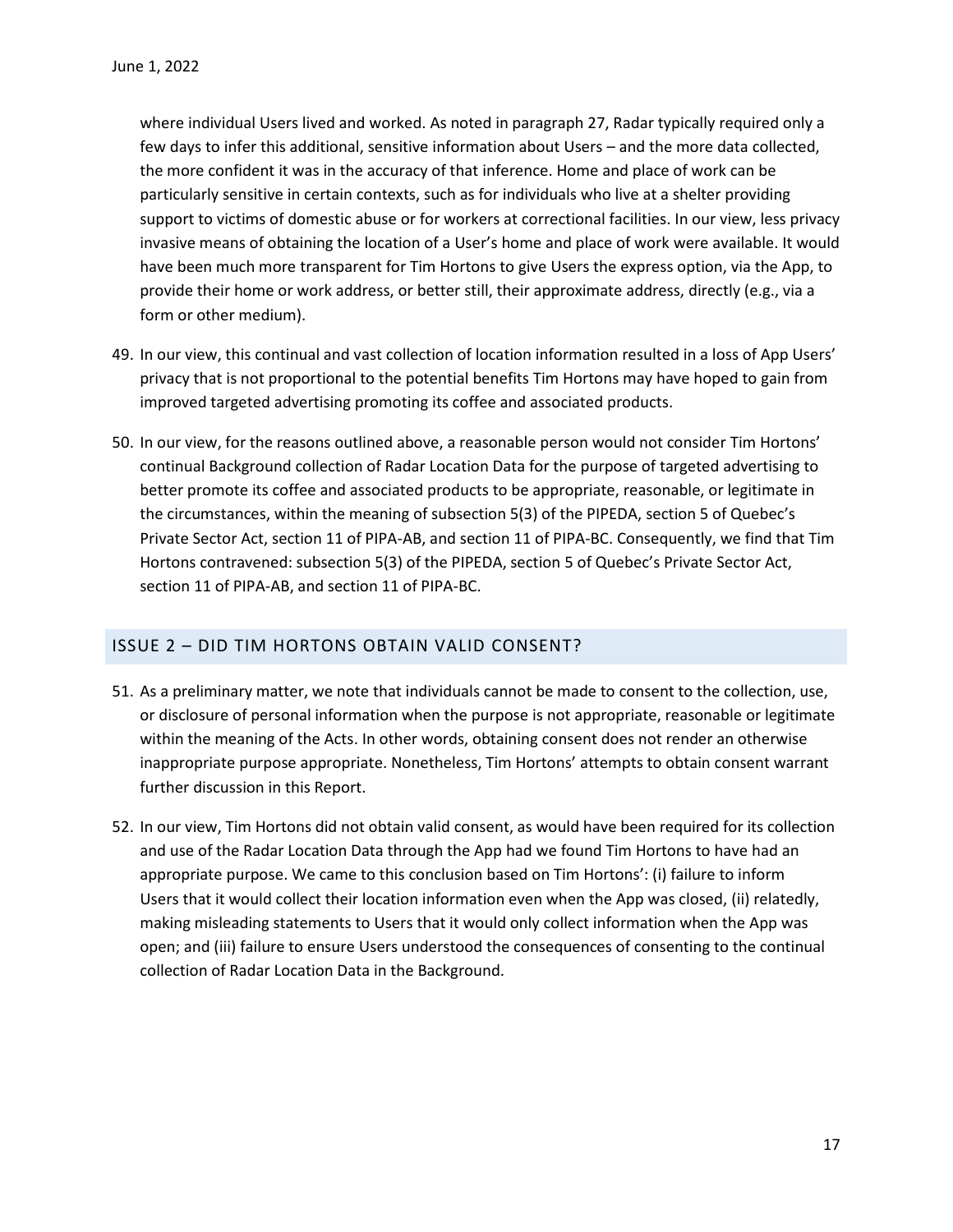$\overline{a}$ 

- 53. The Acts state that the consent of the individual is required for the collection, use or disclosure of personal information unless an exception applies.<sup>29</sup>
- 54. Principle 4.3 of Schedule 1 of PIPEDA requires the knowledge and consent of an individual for the collection, use, or disclosure of personal information, except where inappropriate. Section 6.1 of PIPEDA requires that for consent to be valid pursuant to Principle 4.3, it must be reasonable to expect that an individual to whom the organization's activities are directed would understand the nature, purpose and consequences of the collection, use, or disclosure of the personal information to which they are consenting.
- 55. Similarly, section 7(1) of PIPA-AB requires the consent of the individual for the collection, use, or disclosure of personal information, except where the Act specifies. Section 8 of PIPA-AB sets out the various forms of consent, which include the following three possibilities:
	- a) express oral or written consent;
	- b) deemed consent where it is reasonable that an individual would voluntarily provide the information for a particular purpose; and
	- c) 'opt-out' consent where the organization must provide easy-to-understand notice to the individual of the particular purposes of the collection, use or disclosure, the individual has a reasonable opportunity to decline or object, and opt-out consent is appropriate for the level of sensitivity of the personal information involved.
- 56. PIPA-BC contains similar requirements to the above. In line with section 6 of PIPA-BC, consent for the collection, use or disclosure of personal information is required unless an exemption is specifically authorized by the Act. Subsection 7(1) of PIPA-BC states that an individual has not consented unless they have been given notice. In consideration of express versus implied consent, subsection 8(1) of PIPA-BC sets out the criteria under which deemed consent for the collection, use or disclosure of personal information is applicable.
- 57. The *Guidelines for obtaining meaningful consent<sup>30</sup>* ("**Guidelines**") jointly issued by the OPC, OIPC-AB and OIPC-BC provide that:

Organizations must generally obtain *express* consent when:

- The information being collected, used or disclosed is sensitive;
- The collection, use or disclosure is outside of the reasonable expectations of the individual; and/or,
- The collection, use or disclosure creates a meaningful residual risk of significant harm. [Emphasis in the original.]

<sup>29</sup> *[PIPEDA](https://laws-lois.justice.gc.ca/eng/acts/p-8.6/page-1.html)* sections 5(1), 6.1 and 7 as well as principle 4.3 of Schedule 1, *[PIPA-AB](https://www.qp.alberta.ca/1266.cfm?page=P06P5.cfm&leg_type=Acts&isbncln=9780779814381&display=html)* sections 7-8, *[PIPA-BC](https://www.bclaws.gov.bc.ca/civix/document/id/complete/statreg/00_03063_01)* sections 6-8, Quebec's *[Private Sector Act](http://legisquebec.gouv.qc.ca/en/ShowDoc/cs/P-39.1)* sections 6 and 12-14.

<sup>30</sup> *[Guidelines for obtaining meaningful consent](https://www.priv.gc.ca/en/privacy-topics/collecting-personal-information/consent/gl_omc_201805/)*, OPC, OIPC-AB and OIPC-BC, August 2021.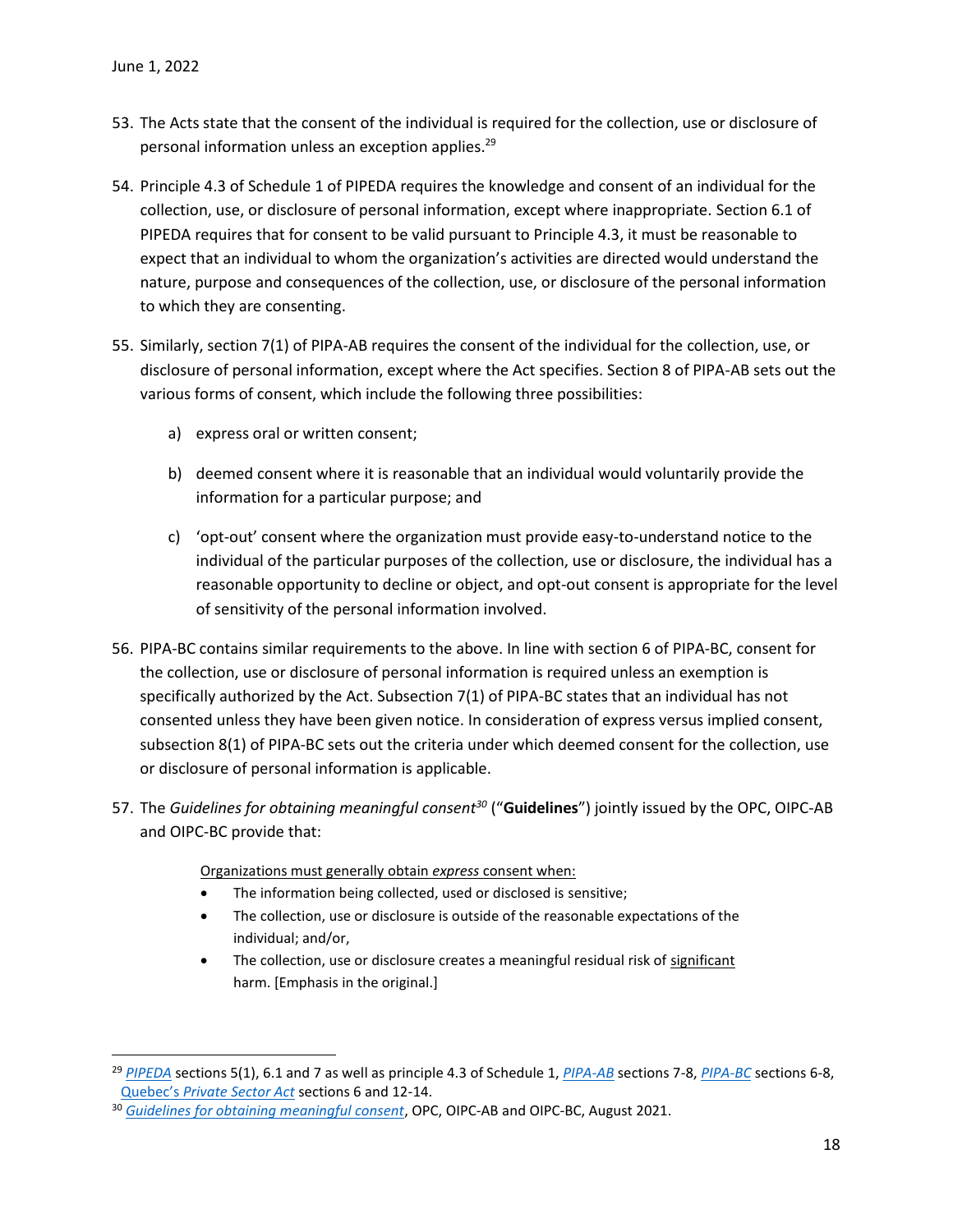- 58. The Guidelines further provide that to obtain meaningful consent, organizations must:
	- Make privacy information readily available in complete form, while giving emphasis or bringing attention to four key elements:
		- o What personal information is being collected, with sufficient precision for individuals to meaningfully understand what they are consenting to.
		- o With which parties personal information is being shared.
		- $\circ$  For what purposes personal information is being collected, used or disclosed, in sufficient detail for individuals to meaningfully understand what they are consenting to.
		- o Risks of harm and other consequences. [Emphasis added]
- 59. Section 10 of PIPA-AB states that whenever an organization obtains consent, or attempts to obtain consent for the collection, use or disclosure of personal information by providing false or misleading information, or by using deceptive or misleading practices, any consent obtained or provided in these circumstances is negated. Similarly, pursuant to subsection 7(3) of PIPA-BC consent is not validly given if an organization attempts to obtain it by providing false or misleading information or using deceptive or misleading practices.
- 60. Under each of the above PIPA-AB and PIPA-BC provisions, regardless of cause, as soon as an organization provides any false or misleading information to an individual in the course of obtaining consent, any consent so obtained is negated.
- 61. Finally, pursuant to section 14 of Quebec's Private Sector Act, if a business wants to collect, communicate or use personal information, it must obtain the manifest, free and enlightened consent of the person concerned. In addition, the consent must be given for specific purposes and not generally. Moreover, section 8 of Quebec's Private Sector Act requires that when a business collects personal information, it must inform the person concerned and indicate the use that will be made of the personal information.
- 62. The consent Tim Hortons obtained from Users with respect to the collection of Radar Location Data did not meet the legal requirements under the Acts.
- 63. Tim Hortons did not explain to Users, in the iOS permission language, that it would collect Radar Location Data when the App was closed, which would result in much more extensive collection than collection only while the App was in use. Furthermore, in our view, Users would not have reasonably expected the App to collect their location information while the App is closed. This is key information that Tim Hortons would have been required to provide to Users prominently and up front, in the App permission request.
- 64. In fact, Tim Hortons explicitly and erroneously conveyed to Users, in Android permission language and in FAQs for both iOS and Android users (see paragraphs 17 and 21), that collection would *only* take place when the App was open. These were misleading statements, not consistent with the actual operation of the App. As such, Tim Hortons attempted to obtain consent by providing false or misleading information, so that section 10 of PIPA-AB and subsection 7(3) of PIPA-BC negate any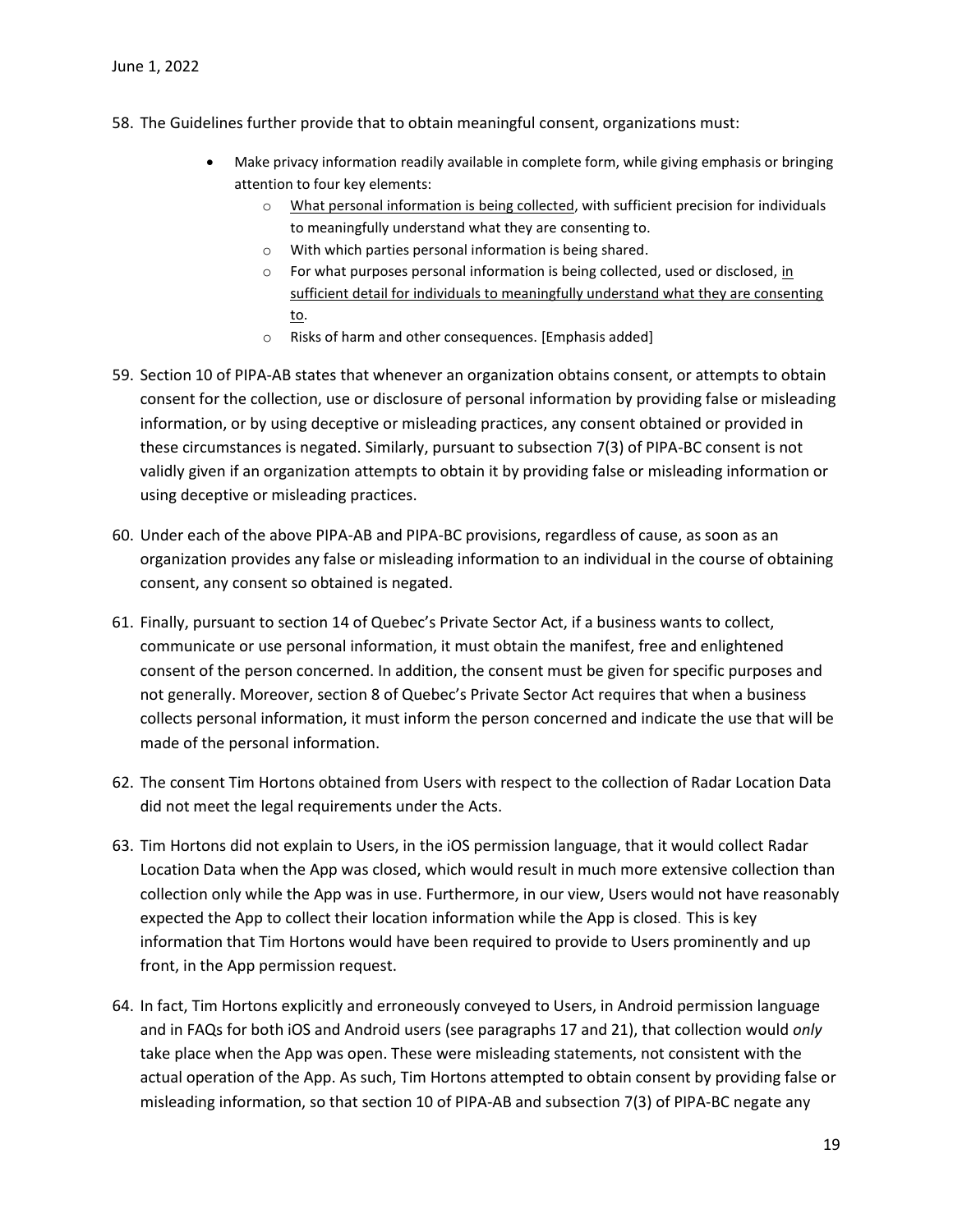consent provided in these circumstances. Furthermore, permission based on the statement does not constitute a manifest, free and enlightened consent given for a specific purpose under section 14 of Quebec's Private Sector Act.

- 65. Additionally, in seeking User consent, Tim Hortons also failed to clearly communicate the consequences of consenting to the collection of their granular location data, as required by section 6.1 of PIPEDA. Users were not informed of the fact that permitting the App access to their location data would result in having their location information collected every few minutes, every day, everywhere they traveled, when their device was on. To provide an example of the privacy-invasive nature of Tim Hortons' tracking via the App, the author of the "*Double-double tracking*" National Post article discovered that the App recorded his exact longitude and latitude more than 2,700 times in less than 5 months<sup>31</sup> – regardless of whether he was using the App. Despite the fact that Tim Hortons does not operate in the Netherlands or Northern Africa, the App still tracked his movements when he visited those destinations. Without sufficient details for Users to understand the substantial consequences of granting the App permission to access their location information, consent could not have been meaningful.
- 66. Given the above, we find that Tim Hortons did not obtain meaningful or valid consent. As such, Tim Hortons contravened section 6.1 as well as Principle 4.3 of Schedule 1 of PIPEDA, sections 6 and 12 – 14 of Quebec's Private Sector Act, subsection 7(1) of PIPA-AB, sections 6 – 8 of PIPA-BC.

### <span id="page-19-0"></span>ADDITIONAL CONCERNS

 $\overline{\phantom{a}}$ 

### <span id="page-19-1"></span>CONTRACTUAL PROTECTIONS

- 67. While we did not conduct an in-depth review of Tim Hortons' overall contracting practices, our Offices have concerns with respect to whether Clause 4.3 of the Master Service Agreement (the "**Agreement**") between Tim Hortons and Radar provided adequate protections in respect of personal information processed by Radar, including the Radar Location Data.
- 68. Principle 4.1.3 of Schedule 1 of PIPEDA provides that an organization is responsible for personal information in its possession or custody, including information that has been transferred to a third party for processing, and that it shall use contractual or other means to provide a comparable level of protection while the information is being processed by a third party.
- 69. In Quebec, pursuant to section 10 of Quebec's Private Sector Act, a business must take the security measures necessary to ensure the protection of the personal information, collected, communicated or used and that are reasonable given the sensitivity of the information, the purposes for which it is to be used, the quality and distribution of the information and the medium on which it is stored. It

<sup>&</sup>lt;sup>31</sup> Financial Post, *[Double-double tracking: How Tim Hortons knows where you sleep, work and vacation](https://financialpost.com/technology/tim-hortons-app-tracking-customers-intimate-data)*, by James McLeod, June 16, 2020.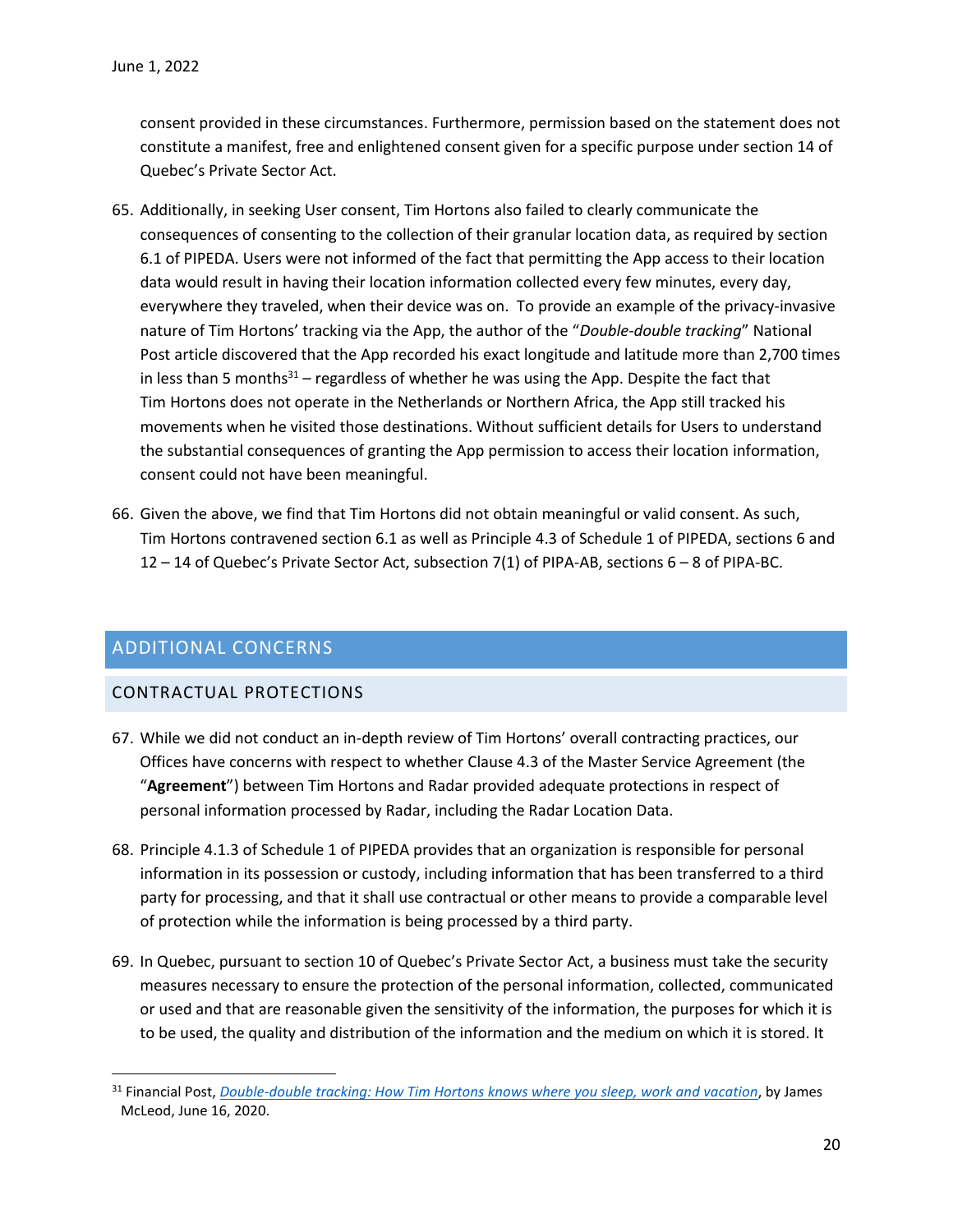…

should also be noted that under Quebec's Private Sector Act, personal information includes both identified and de-identified information about an individual.

- 70. In Alberta, section 5 of PIPA-AB states that an organization is responsible for personal information that is in its custody or under its control, including when it engages a third party to perform services on its behalf; section 34 of PIPA-AB states that an organization must protect personal information that is in its custody or under its control by making reasonable security arrangements against such risks as unauthorized access, collection, use, disclosure, copying, modification, disposal or destruction.
- 71. Similarly, subsection 4(2) of PIPA-BC states that an organization is responsible for personal information under its control, including personal information that is not in the custody of the organization; section 34 of PIPA-BC states that an organization must protect the personal information in its custody or under its control, by making reasonable security arrangements to prevent unauthorized access, collection, use, disclosure, copying, modification or disposal or similar risks.
- 72. As per excerpts at paragraphs 32 and 33 above, the Contract between RBI and Radar is comprised of multiple documents including the Agreement and the Data Processing and Security Addendum (the "**Addendum**"), which govern the use and disclosure of personal information by Radar.
- 73. The Addendum provides that Radar may process personal data as expressly authorized in writing by RBI:
	- 2.2. Notwithstanding anything to the contrary in the Agreement, if there is any ambiguity or inconsistency in or between the other documents comprising the Agreement and this Addendum, the terms and conditions of this Addendum shall take priority.
	- 3.2. Vendor [Radar] will Process Personal Data only as necessary to perform the Services or otherwise as expressly authorized in writing by RBI …
	- 3.3. Vendor agrees that RBI is the controller of Personal Data and has the sole right to determine the purposes for which Vendor may Process Personal Data. Vendor will only process Personal Data as a processor acting in accordance with explicit the *(sic)* instructions of RBI. [Emphasis added.]
- 74. The Agreement, at Clause 4.3, would appear to provide express written authorization for Radar to use data and information "to improve and enhance the Services [Radar provided Tim Hortons] and for other development, diagnostic and corrective purposes in connection with the Services and other Company offerings". [Emphasis added.] It further provides that Radar may disclose "such data solely in aggregate or other de-identified form in connection with its business". [Emphasis added.]
- 75. We note that Radar has indicated that aside from using the data in aggregated form, as described in paragraph 34, it only used it to perform services on Tim Hortons' behalf. Moreover, Radar stated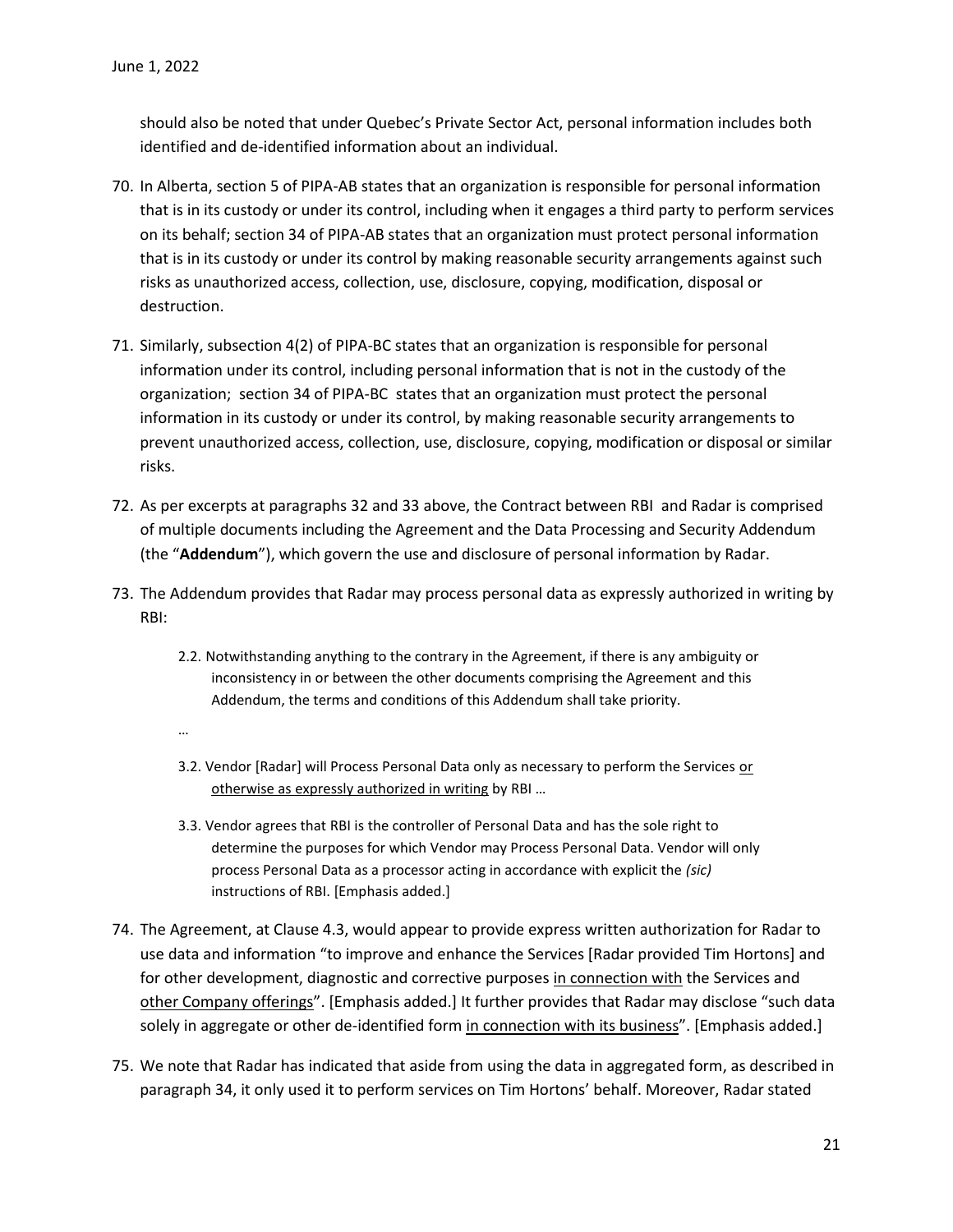that in its view, Clause 4.3 does not apply to location data. Tim Hortons has stated that Radar "was contractually restricted from using [the] data for its own purposes".

- 76. However, in our interpretation, the vague and permissive language in Clause 4.3, including the lack of definitions of terms used in the Agreement, indicates that Radar, the processor, *could* have used the information, including location data, for its own purposes, or disclosed such data and information in de-identified form in connection with its own business.
- 77. Even where Radar did not use Radar Location Data other than as outlined in paragraph 75, the overarching context of the current location tracking ecosystem is still relevant in determining the level of risk to User data, and the corresponding level of protection we would expect Tim Hortons to ensure. In today's digital markets, valuable location information is gathered by apps and disclosed onward to data aggregators, who in turn compile that information and combine it with information from other sources (potentially re-identifying otherwise de-identified information). Such processing can result in the compilation of rich, multi-dimensional individual profiles, which as noted in the OPC's investigation into Bell RAP, $32$  individuals are likely to consider quite sensitive, without the knowledge of those individuals. The scope of location tracking only serves to compound the problematic nature of these potential supplemental uses, and associated privacy risks. For example, in the case of Radar alone, its website claims that people have installed the SDK on over 100 million devices, and that it processes over 100 billion locations per year.<sup>33</sup>
- 78. Given the volume and potential sensitivity of the location information in question, as well as the level of risk associated with the current location tracking ecosystem, the level of protections provided in the Contract would in our view, appear to be inadequate.

#### **Radar's Response to PRI Excerpts**

79. Notwithstanding Radar's initial explanation that, in its view, Clause 4.3 did not apply to location data, after review of excerpts from the PRI, it now asserts that it could have used and disclosed data in accordance with the terms of Clause 4.3, pursuant to consent Tim Hortons was contractually obligated to obtain. Radar further states that "[w]hether RBI had obtained any necessary consent (or qualified for any necessary exemption from the consent requirement) is a separate issue which RBI must respond to, but it does not involve Radar in any way". Radar asserted that clauses like Clause 4.3, which allow service providers to use personal information for internal purposes, are common, if not ubiquitous. It also indicated concerns that our Offices were concluding that authorizations for the use of personal information by service providers in the manner described in clause 4.3 are unreasonable and prohibited even if appropriate consents for such uses are obtained from users. Finally, Radar asserted, with respect to the disclosure of de-identified or aggregated

 $\overline{a}$ 

<sup>32</sup> PIPEDA findings #2015-001, *Results of Commissioner Initi[ated Investigation into Bell's Relevant Ads Program](https://www.priv.gc.ca/en/opc-actions-and-decisions/investigations/investigations-into-businesses/2015/pipeda-2015-001/)*, April 7, 2015.

<sup>33</sup> Radar's [About Us.](https://radar.io/about)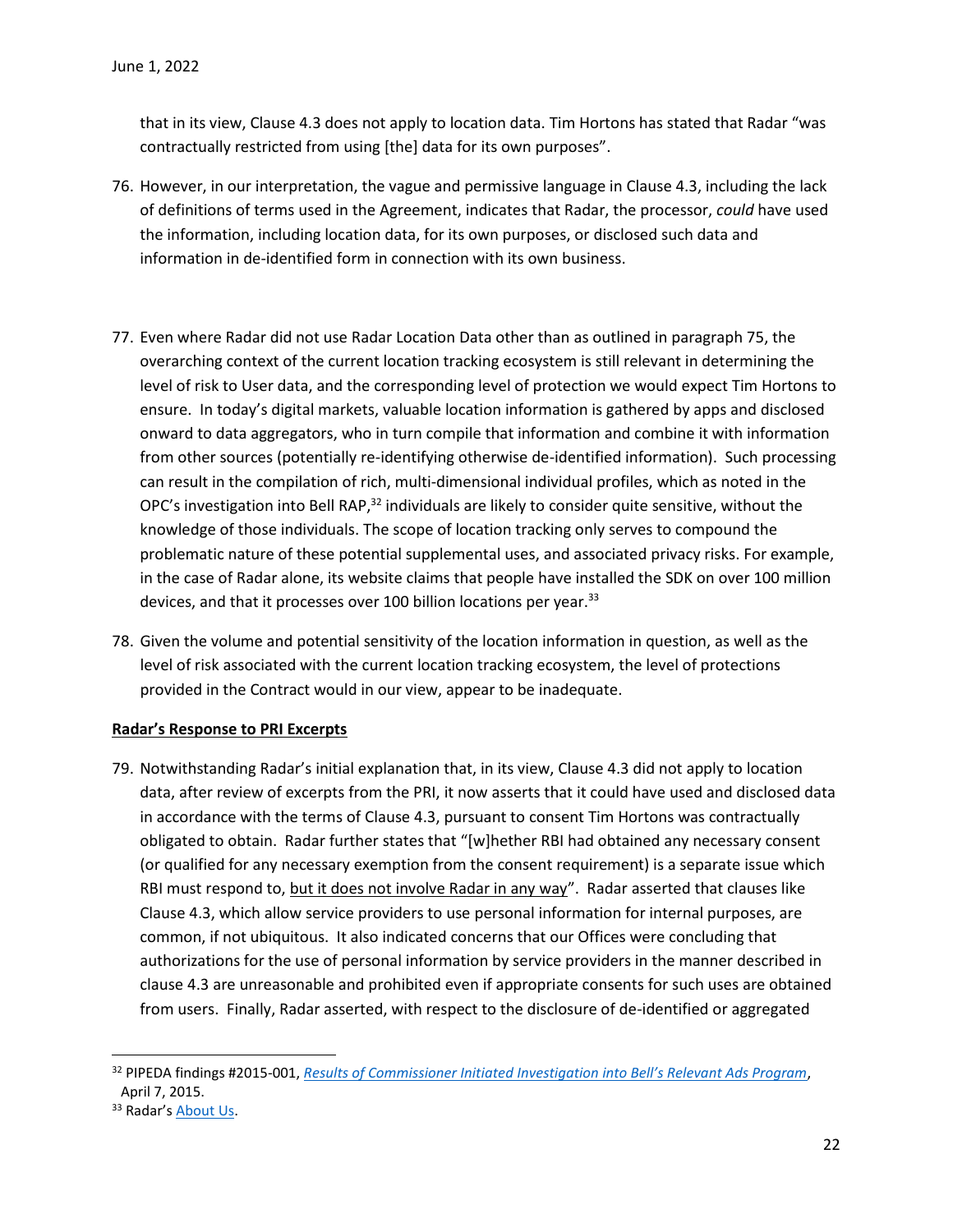data, that such information is not in itself personal information regulated by any Canadian private sector privacy legislation (except the Quebec Private Sector Act).

- 80. As a preliminary matter, the fact that a practice may be common or an industry standard does not, in itself, render it legally compliant with the Acts. That said, we are not suggesting that it would be inappropriate, in all circumstances, for a service provider to use personal information for its own purposes as contemplated under contractual clauses such as Clause 4.3, where valid consent has been obtained. However, in those instances, clauses must be clear, and definitions must be included in the agreement, as well as clearly delineated responsibilities of each party to ensure that meaningful consent is obtained from individuals. This point is underscored by the contradictory fact that while Radar believes it could have used and disclosed data pursuant to clause 4.3, during the course of the investigation, Tim Hortons stated that Radar "was contractually restricted from using [the] data for its own purposes."
- 81. With respect to the "disclosure" aspect of Clause 4.3, we wish to clarify that even under OIPC-AB, OIPC-BC and PIPEDA, de-identified and aggregated data can, depending on the manner in which they are defined, still constitute personal information, where "there is a serious possibility that an individual could be identified through the use of that information, alone or in combination with other available information"<sup>34</sup>. We note that in the context of this case, Radar Location Data is often sufficient to infer an individual's home and place of work, let alone any further inferences that could be drawn from the collection of their device's granular location data over time. As such, depending on the methods used, de-identified and/or aggregated Radar Location Data could still constitute personal information.
- 82. In light of the above, we continue to be concerned that the Contract appears to have provided inadequate protection after the information was transferred to Radar for processing.
- 83. In accordance with Principle 4.1.3 of Schedule 1 of PIPEDA, section 10 of Quebec's Private Sector Act, sections 5 and 34 of PIPA-AB and sections 4(2) and 34 of PIPA-BC, organizations like Tim Hortons must ensure the protection of personal information transferred to third parties for processing. Contractual clauses concerning how personal information transferred to third parties shall be used for processing purposes must be clear and unambiguous. Limitations on use and disclosure should also be clearly and unambiguously stated. Terms such as "personal information"<sup>35</sup> or "de-identified information" should be defined for clarity and in a manner consistent with the Acts.

### <span id="page-22-0"></span>ACCOUNTABILITY

l

<sup>34</sup> See *Gordon v. Canada (Health)*, 2008 FC 258, at para 34.

<sup>35</sup> In *[Gordon v. Canada \(Health\)](https://www.canlii.org/en/ca/fct/doc/2008/2008fc258/2008fc258.html?resultIndex=1)*, 2008 FC 258, the Federal Court found that "[i]nformation will be about an identifiable individual where there is a serious possibility that an individual could be identified through the use of that information, alone or in combination with other available information."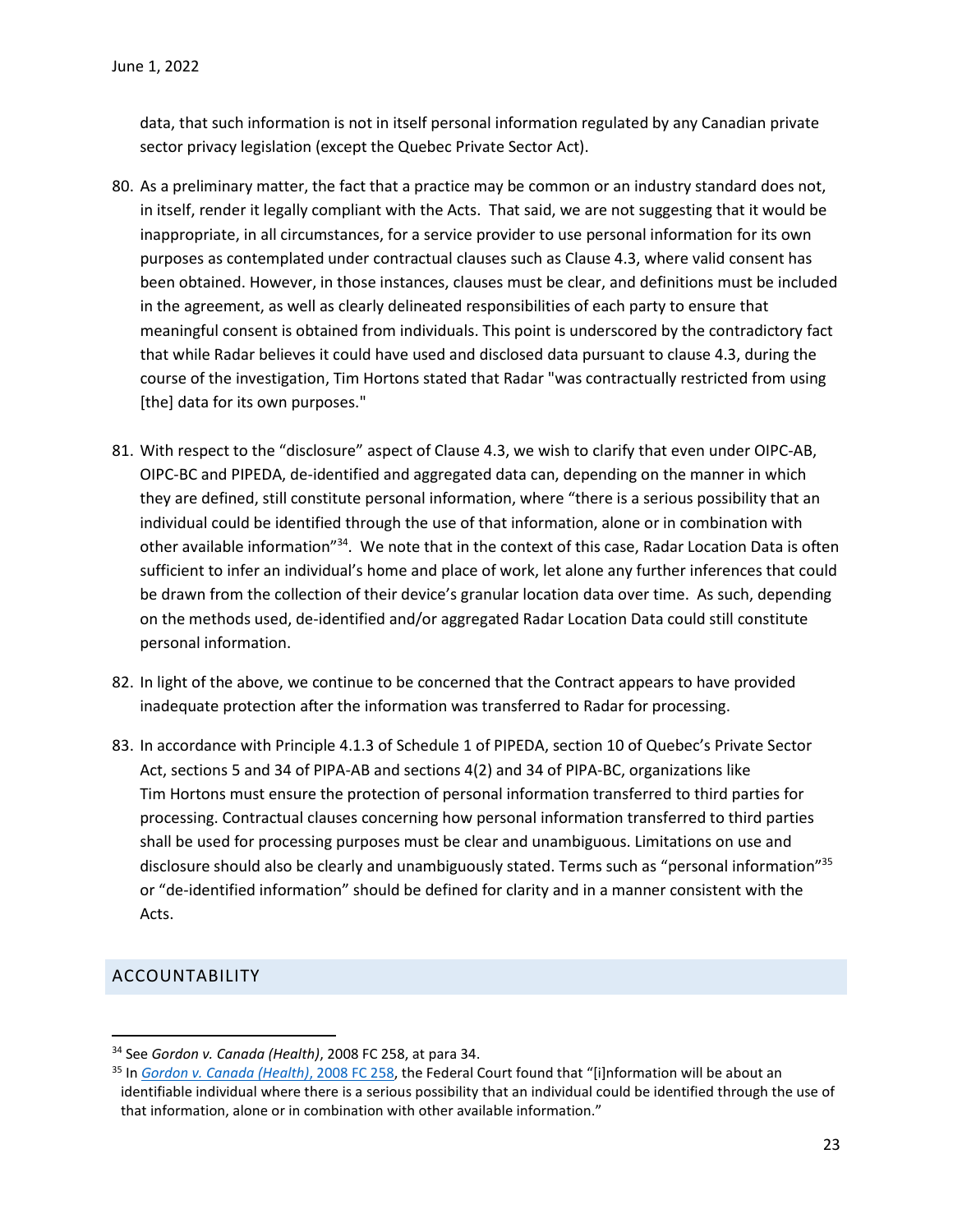- 84. While we did not conduct an in-depth review of Tim Hortons' overarching Privacy Management Program, the nature of certain contraventions identified through our Investigation are indicative of a broader lack of accountability. For example:
	- a) Notwithstanding the fact that we have found Tim Hortons' continual collection of Radar Location Data to be inappropriate in the circumstances, Tim Hortons collected vast amounts of sensitive personal information for more than a year, without ever using it for the stated purpose; and
	- b) Tim Hortons attempted to obtain consent via permission requests that were materially different across mobile platforms, and inconsistent with the App's actual operation.
- 85. The nature of these contraventions raises concerns regarding the extent to which Tim Hortons implemented policies and practices to ensure its compliance with the Acts, vis-à-vis the collection and use of Radar Location Data.
- 86. To provide just one example, while Tim Hortons' RFI responses included a high-level description of what its internal App approval process entailed, including limited references to privacy related assessments and approvals, Tim Hortons did not produce any documentary evidence to support its claim that these privacy related assessments and approvals were actually implemented (even though such records were requested). Similarly, we were provided with no documentary evidence to suggest that Tim Hortons took any measures to assess how the collection and use of Radar Location Data would affect User privacy or whether it would be compliant with the Acts. No assessment measures were carried out, either: (i) prior to the launch of the App and the collection of Radar Location Data; (ii) when Tim Hortons decided to redirect its attention away from the use of Radar Location Data; or (iii) at any point during the 13 months *after* it chose to redirect its attention away from its plans for the Radar Location Data.
- 87. In our view, assessments at key decision points, as above, would have enabled Tim Hortons to proactively identify and address some or all of the contraventions identified in our investigation, prior to the collection of Users' information.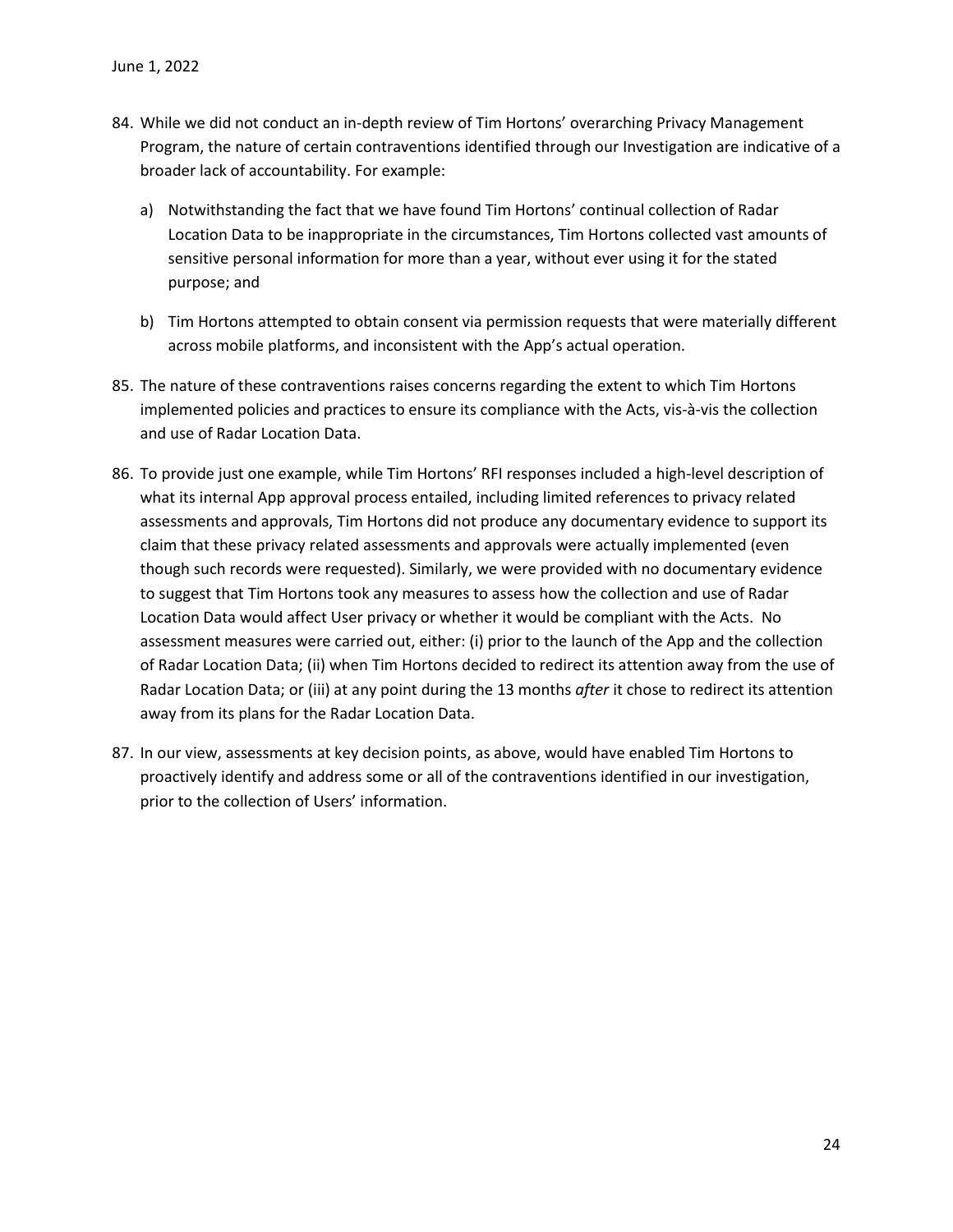### <span id="page-24-0"></span>CORRECTIVE RECOMMENDATIONS

- 88. As described in the *Post-Radar Version of the Tim Hortons App* subsection, TDL ceased collecting Radar Location Data temporarily in June 2020, and then permanently in August 2020. The release of version 2.3.0 of the App, on both Android and iOS, in September 2020, saw the removal of the SDK at issue. As the current version of the App is no longer tracking User location, and the remaining location functionality merely identifies nearby Tim Hortons restaurants, we did not recommend further changes to the Tim Hortons App itself.
- 89. With that said, in the PRI, we made the following recommendations with a view to bringing TDL into compliance with the Acts.
- 90. First, recognizing that TDL collected Radar Location Data for a purpose that we found to be inappropriate under the acts, and in any event, without valid consent, we recommended that it delete any remaining Radar Location Data, and any data derived therefrom, in its possession within **one (1) month** of the issuance of our Final Report of Findings in this case; and that it direct its third-party service providers to delete any such data within the same time period, taking the necessary steps to confirm that such deletion has occurred.
- 91. Second, having regard for the *Getting Accountability Right with a Privacy Management Program<sup>36</sup>* guidance developed jointly by the OPC, OIPC-AB and OIPC-BC, we recommended that TDL establish, and thereafter maintain, a privacy management program with respect to the App and any other apps that it launches in the future, to ensure compliance with the Acts. The program should provide for the conduct of a privacy impact assessment when contemplating any new app or app practices that may impact individuals' privacy or TDL's compliance with the Acts. Recognizing the specific issues identified in this case, the framework should also include (without limitation):
	- a) A process to ensure the information to be collected is necessary, and proportional to the potential privacy impacts identified; and
	- b) Mechanisms to ensure that privacy communications are consistent with, and adequately explain, app-related practices.
- 92. Finally, we recommended that TDL provide a report to our Offices detailing the measures implemented to comply with the recommendations detailed in paragraphs 91 and 92, within **nine (9) months** of the issuance of the Final Report of Findings.

### <span id="page-24-1"></span>TIM HORTONS' RESPONSE TO OUR RECOMMENDATIONS

93. In response to our recommendations:

 $\overline{\phantom{a}}$ 

<sup>36</sup> *[Getting Accountability Right with a Privacy Management Program](https://www.priv.gc.ca/en/privacy-topics/privacy-laws-in-canada/the-personal-information-protection-and-electronic-documents-act-pipeda/pipeda-compliance-help/pipeda-compliance-and-training-tools/gl_acc_201204/)*, OPC, OIPC-AB and OIPC-BC, April 2012.